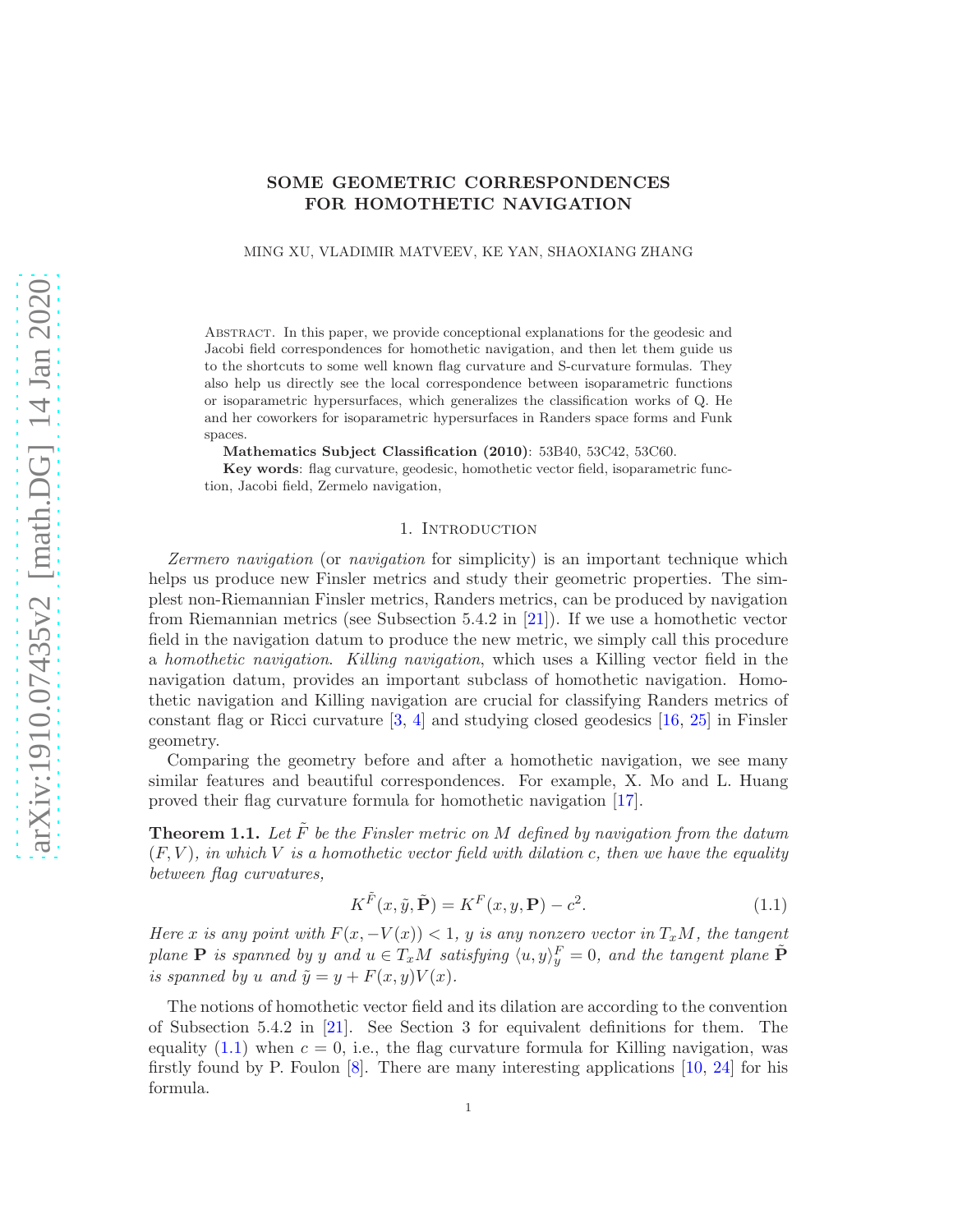<span id="page-1-2"></span>Recently, Q. He and her coworkers classified locally all isoparametric hypersurfaces in a Randers space form  $(M, F)$ , with respect to the Busemann-Hausdorff (or B.H. for simplicity) volume form  $d\mu_{\text{BH}}^F$  [\[11\]](#page-17-4). Their classification result can be summarized as the following theorem.

<span id="page-1-0"></span>**Theorem 1.2.** Let  $\tilde{F}$  be a Randers metric defined by navigation from the datum  $(F, V)$ , in which  $F$  is a Riemannian metric with constant curvature and  $V$  is a homothetic or Killing vector field for the metric F. Then locally around any  $x_0 \in M$  where  $F(x_0, -V(x_0))$  < 1, any hypersurface is isoparametric for  $(F, d\mu_{\rm BH}^F)$  if and only if it is isoparametric for  $(\tilde{F}, d\mu_{\rm BH}^{\tilde{F}})$ .

According to the work [\[4\]](#page-17-1) of D. Bao, C. Robles and Z. Shen, any Randers space form, i.e., Randers manifold with constant flag curvature, can be produced by homothetic or Killing navigation from a Riemannian space form. In Riemannian geometry, any local isoparametric hypersurface in a complete space form  $M$  can be extended to a global one in the universal cover of  $M$ . When  $M$  is an Euclidean space or a hyperbolic space, its global isoparametric hypersurfaces are classified by E. Cartan  $[5]$ . When M is a unit sphere, the classification was recently completed by Q. Chi [\[6\]](#page-17-6) (see also the surveys [\[19,](#page-18-5) [22\]](#page-18-6) and the references therein).

Many proofs in the literature on Zermero navigation, for example, those for Theorem [1.1](#page-0-1) in [\[17\]](#page-18-3) and Theorem [1.2](#page-1-0) in [\[11\]](#page-17-4), have involved some sophistical notions or complicated calculations. But we believe that there must exist more straightforward explanations and easier proofs.

In a recent paper [\[9\]](#page-17-7), P. Foulon and the second author showed a simple proof for P. Foulon's flag curvature formula for Killing navigation. Their method inspired us to study the case of homothetic navigation, and see how some geometrical properties can be naturally fitted into a system of correspondences. Firstly, we have a conceptional explanation for the geodesic correspondence, reproving Theorem [4.1](#page-6-0) which firstly appeared in [\[14\]](#page-17-8). Then as a corollary, we get the correspondence for orthogonal Jacobi fields (see Theorem [4.2\)](#page-6-1). Since flag curvature can be described by Jacobi fields (see Lemma [5.1\)](#page-8-0), we can use the above correspondences to propose an alternative proof for Theorem [1.1,](#page-0-1) with a crystal theme and minimized core calculation (see Lemma [5.2\)](#page-9-0). By almost the same argument, we can even prove Theorem [1.1](#page-0-1) when  $F$  is pseudo-Finsler (i.e., Theorem 1.3 in  $[15]$ ; see Remark [5.4\)](#page-11-0).

As a byproduct, similar thought and Lemma [5.2](#page-9-0) help us prove

<span id="page-1-1"></span>**Theorem 1.3.** Let  $\tilde{F}$  be the Finsler metric defined by navigation from the datum  $(F, V)$ , in which V is a homothetic vector field with dilation c. Then for the metrics F and  $\tilde{F}$ , and their B.H. volume forms  $d\mu_{\text{BH}}^F$  and  $d\mu_{\text{BH}}^{\tilde{F}}$  respectively, we have the following equality between the S-curvatures  $S^F(x, y)$  and  $S^{\tilde{F}}(x, \tilde{y})$ ,

$$
S^{\tilde{F}}(x,\tilde{y}) = S^{F}(x,y) + (n+1)c,
$$

in which  $x \in M$  satisfies  $F(x, -V(x)) < 1$ , y is any F-unit vector in  $T_xM$  and  $\tilde{y} =$  $y + V(x)$ .

Theorem [1.3](#page-1-1) seems known in folklore. Its special case when  $F$  is Riemannian is included in Theorem 5.10 in [\[21\]](#page-18-0).

As an application of Theorem [1.1,](#page-0-1) We discuss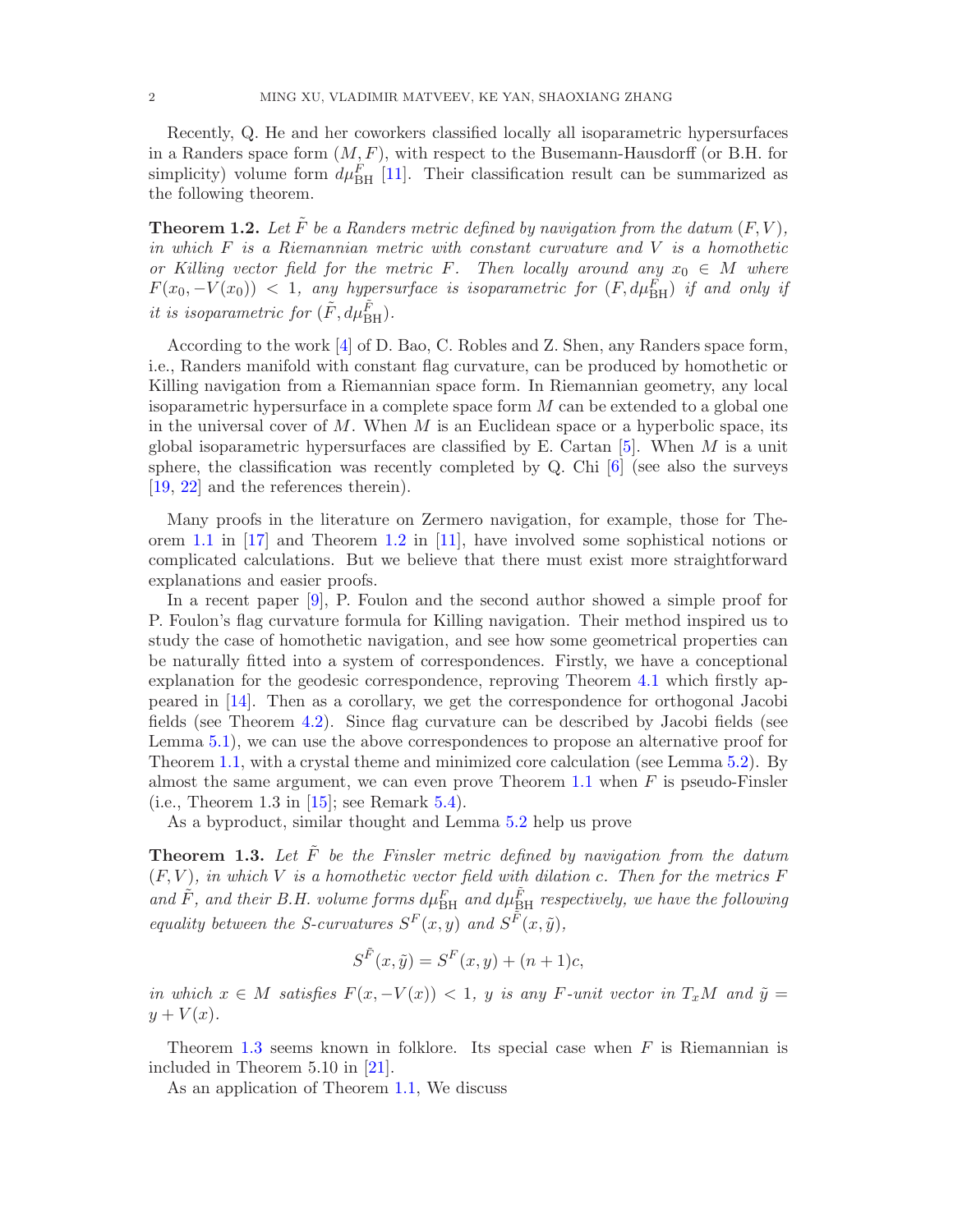<span id="page-2-2"></span><span id="page-2-0"></span>Question 1.4. When can the locally symmetric property of the Finsler metric F be preserved after a homothetic navigation?

Theorem 2 in [\[9\]](#page-17-7) answers Question [1.4](#page-2-0) for Killing navigation, which always preserves the locally symmetric property. Here we answer Question [1.4](#page-2-0) for non-Killing homothetic navigation, which only preserves the locally symmetric property for flat metrics (see Theorem [6.1\)](#page-12-0).

Finally, we study the correspondence between normalized isoparametric functions (or isoparametric hypersurfaces) before and after a homothetic navigation. The notion of normalized isoparametric function implies that its gradient vector field generates unit speed geodesics, for which we already have the correspondence by Theorem [4.1.](#page-6-0) Comparing the B.H. volume forms and applying fundamental properties of Lie derivative, we can easily prove a relation between the Laplacians (see Lemma [7.4\)](#page-15-0). Now the local correspondence between normalized isoparametric functions is obvious (see Theorem [7.6\)](#page-16-0), and we can generalize Theorem [1.2](#page-1-0) to the following

<span id="page-2-1"></span>**Theorem 1.5.** Let  $V$  be a homothetic or Killing vector field on the Finsler manifold  $(M, F)$ , and  $\tilde{F}$  the metric defined by navigation from the datum  $(F, V)$ . Then locally around any point  $x_0$  with  $F(x_0, -V(x_0)) < 1$ , a hypersurface is isoparametric for  $(F, d\mu_{\rm BH}^F)$  if and only if it is isoparametric for  $(\tilde{F}, d\mu_{\rm BH}^{\tilde{F}})$ .

Our approach is more direct than that in  $[11, 12, 13]$  $[11, 12, 13]$  $[11, 12, 13]$  $[11, 12, 13]$ , which studied the submanifold geometry in the Finsler context. Besides classifying isoparametric hypersurfaces in Randers space forms, Theorem [7.6](#page-16-0) and Theorem [1.5](#page-2-1) also help us understand the intrinsic relation between the classification works in [\[12\]](#page-17-10) and [\[13\]](#page-17-11), for isoparametric hypersurfaces in Minkowski spaces and Funk spaces respectively. Furthermore, they provide abundant examples of the isoparametric hypersurfaces in Finsler geometry (see the remark at the end of the paper).

For simplicity, we will mainly discuss non-Killing homothetic navigation in this paper. With very minor changes, all the statements for lemmas and theorems, and all the arguments can be transplanted to the easier case of Killing navigation.

In Section 2, we summarize some necessary knowledge on Finsler geometry. In Section 3, we introduce the notions of homothetic vector field and navigation process. In Section 4, we discuss geodesic or Jacobi field correspondences with conceptional proofs. In Section 5, we prove Theorem [1.1](#page-0-1) and Theorem [1.3.](#page-1-1) In Section 6, we apply Theorem [1.1](#page-0-1) to answer Question [1.4.](#page-2-0) In Section 7, we study the local correspondence between isoparametric functions and prove Theorem [1.5.](#page-2-1)

### 2. Preliminaries

In this section, we summarize some basic knowledge on Finsler geometry. See [\[2,](#page-17-12) [20,](#page-18-7) [21\]](#page-18-0) for more details. Throughout this paper, we assume  $M$  to be a smooth manifold which real dimension is  $n > 0$ .

A Finsler metric on M is a continuous function  $F: TM \to [0, +\infty)$  which satisfies the following conditions for any standard local coordinates  $x = (x^i) \in M$  and  $y =$  $y^i\partial_{x^i}\in T_xM$ :

- (1) The restriction of F to  $TM\setminus 0$  is a positive smooth function.
- (2) For any  $\lambda \geq 0$ ,  $F(x, \lambda y) = \lambda F(x, y)$ .
- (3) When  $y \neq 0$ , the Hessian matrix  $(g_{ij}^F(x, y)) = (\frac{1}{2} [F^2(x, y)]_{y^i y^j})$  is positive definite.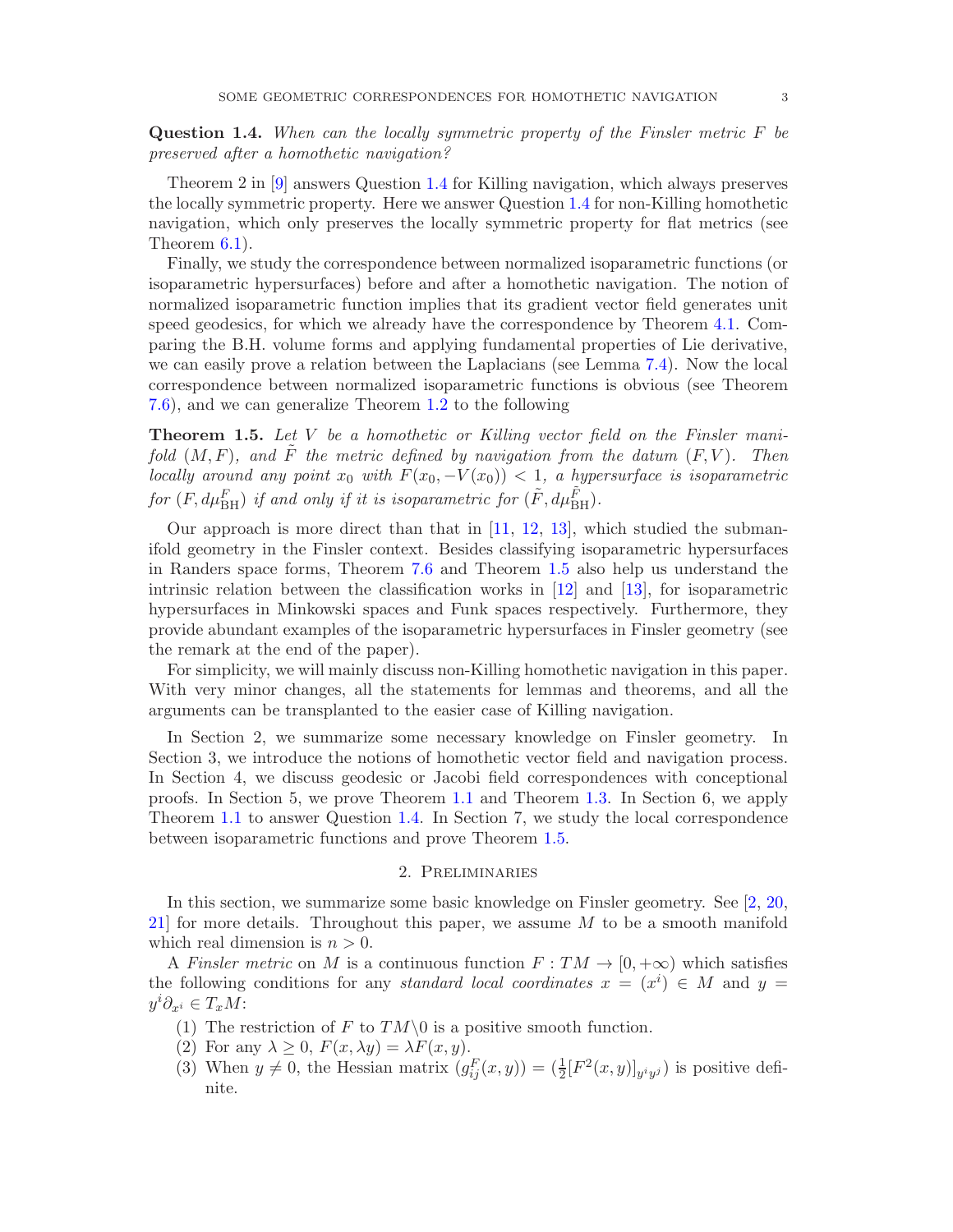<span id="page-3-3"></span>We will call  $(M, F)$  a Finsler manifold. The restriction of F to each tangent space  $T_xM$ is called a Minkowski norm.

The Hessian matrix  $(g_{ij}^F(x, y))$  defines an inner product on  $T_xM$ , i.e.,

<span id="page-3-2"></span>
$$
\langle u, v \rangle_y^F = g_{ij}^F(x, y) u^i v^j = \frac{1}{2} [F^2(x, y + su + tv)]_{st} |_{s=t=0},
$$
\n(2.2)

which depends on the choice of the nonzero base tangent vector  $y$ . Sometimes we simply denote it as  $g_y^F$  and call it the *fundamental tensor*. The fundamental tensor  $g_y^F$  is independent of the choice of y in each tangent space if and only if  $(M, F)$  is Riemannian.

Arc length and distance can be similarly defined on the Finsler manifold  $(M, F)$ . A geodesic  $\gamma(t)$  with  $t \in (a, b)$  is a smooth nonconstant curve which satisfies the locally minimizing principle, i.e., for any  $t_0 \in (a, b)$ , we can find  $t_1$  and  $t_2$  with  $a < t_1 < t_0$  $t_2 < b$ , such that  $\gamma(t)$  with  $t \in [t_1, t_2]$  is the unique curve realizing the distance from  $x_1 = \gamma(t_1)$  to  $x_2 = \gamma(t_2)$  [\[2\]](#page-17-12).

We usually parametrize the geodesic  $\gamma(t)$  such that  $F(\dot{\gamma}(t)) \equiv \text{const} > 0$  (or  $F(\dot{\gamma}(t)) \equiv$ 1), and call it a constant speed geodesic (or unit speed geodesic respectively). Constant speed geodesic can be equivalently defined by the equation  $D_{\dot{\gamma}(t)}^F \dot{\gamma}(t) \equiv 0$ . Here the covariant derivative  $D_{\dot{\gamma}(t)}^F$  is an ordinary differential operator acting on the space of smooth vector fields along  $\gamma(t)$ . See Section 5.3 in [\[20\]](#page-18-7) for its explicit expression. We will need the following property of covariant derivative.

<span id="page-3-0"></span>**Lemma 2.1.** For any smooth vector fields  $U(t)$  and  $V(t)$  along the geodesic  $\gamma(t)$  (i.e.,  $U(t), V(t) \in T_{\gamma(t)}M$  for all t, same below) on the Finsler manifold  $(M, F)$ , we have

<span id="page-3-1"></span>
$$
\frac{d}{dt}\langle U(t), V(t)\rangle_{\dot{\gamma}(t)}^F = \langle D_{\dot{\gamma}(t)}^F U(t), V(t)\rangle_{\dot{\gamma}(t)}^F + \langle U(t), D_{\dot{\gamma}(t)}^F V(t)\rangle_{\dot{\gamma}(t)}^F.
$$
\n(2.3)

To be self contained, we sketch a short proof of Lemma [2.1](#page-3-0) here. We can extend  $\dot{\gamma}(t)$  to a smooth vector field Y in a neighborhood U of  $\gamma$ , such that each integration curve of Y is a constant speed geodesic. The fundamental tensors  $g_Y^F$  defines a smooth Riemannian metric on  $\mathcal U$ . The covariant derivative along  $\gamma(t)$  for the Levi-Civita connection of  $g_Y^F$  coincides with  $D_{\dot{\gamma}(t)}^F$  (see Lemma 6.2.1 in [\[20\]](#page-18-7)). So we only need to observe [\(2.3\)](#page-3-1) in Riemannian geometry, which is a well known fact.

Flag curvature is a natural generalization of sectional curvature in Riemannian geometry. For any  $x \in M$ ,  $y \in T_xM$ , and tangent plane  $P \subset T_xM$  containing y, the flag curvature  $K^F(x, y, \mathbf{P})$  is defined by

$$
K^{F}(x, y, \mathbf{P}) = \frac{\langle u, R_y^F u \rangle_y^F}{\langle y, y \rangle_y^F \langle u, u \rangle_y^F - (\langle y, u \rangle_y^F)^2},
$$

where u is any vector in **P** such that  $\mathbf{P} = \text{span}\{y, u\}$ . Here the linear operator  $R_y^F$ :  $T_xM \to T_xM$  is the Riemann curvature (see [\[2,](#page-17-12) [20\]](#page-18-7) for its explicit formula).

We call a smooth vector field  $J(t)$  along the unit speed geodesic  $\gamma(t)$  a Jacobi field if it satisfies the Jacobi equation

$$
D_{\dot{\gamma}(t)}^F D_{\dot{\gamma}(t)}^F J(t) + R_{\dot{\gamma}}^F J(t) = 0.
$$

For example, the variation of a smooth family of constant speed geodesics provides a Jacobi field along each geodesic in this family. Conversely, any Jacobi field can be locally realized in this way (see Lemma [4.3](#page-7-0) for the special case we will use later).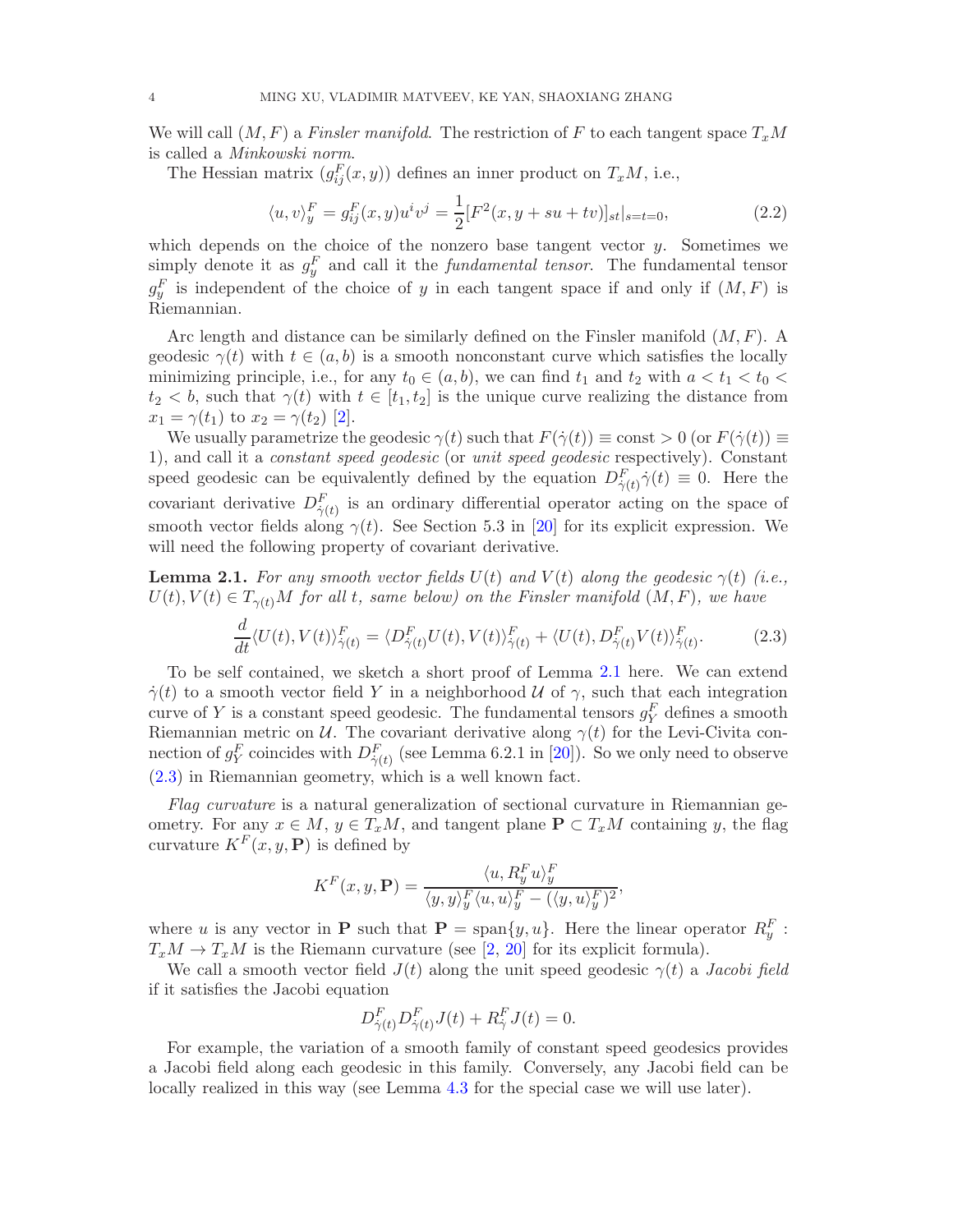We call the Jacobi field  $J(t)$  orthogonal, if  $J(t)$  is contained in the  $g_{\dot{\gamma}(t)}^F$ -orthogonal complement of  $\dot{\gamma}(t)$ , i.e.,  $\langle J(t), \dot{\gamma}(t) \rangle_{\dot{\gamma}(t)}^F = 0$ , for each value of t.

Busemann-Hausedorff (B.H. in short) volume form on the Finsler manifold  $(M, F)$ can be locally presented as  $d\mu_{\text{BH}}^F = \sigma^F dx^1 \cdots dx^n$ . Here

$$
\sigma^F = \frac{\text{Vol}(S^n(1))}{\text{Vol}(\{y = (y^i) | F(x, y^i \partial_{x^i}) \le 1\})},
$$

in which  $Vol(\cdot)$  denotes the volume with respect to the standard measure in an Euclidean space.

For all standard local coordinates,

$$
\tau^{F}(x, y) = \ln \left( \frac{\sqrt{\det(g_{ij}^{F}(x, y))}}{\sigma^{F}} \right)
$$

globally defines a smooth function on  $TM\setminus 0$ , called the *distortion function*. The Scurvature  $S^F(x, y)$  is defined as the derivative of  $\tau^F(x, y)$  in the direction of the geodesic spray, or equivalently, the derivative of  $\frac{d}{dt}\tau^F(\gamma(t),\dot{\gamma}(t))|_{t=0}$ , in which  $\gamma(t)$  is the constant speed geodesic  $\gamma(t)$  on  $(M, F)$ , satisfying  $\gamma(0) = x$  and  $\dot{\gamma}(0) = y$ .

## 3. Homothetic vector field and Zermero navigation

Let V be a smooth vector field on the Finsler manifold  $(M, F)$ . Around each  $x \in M$ , V generates a family (a one-parameter local subgroup) of local diffeomorphisms  $\Psi_t$ . We call V a homothetic vector field on  $(M, F)$  if

<span id="page-4-0"></span>
$$
(\Psi_t^* F)(x, y) = F(\Psi_t(x), (\Psi_t)_*(y)) = e^{-2ct} F(x, y), \tag{3.4}
$$

for each  $x \in M$ ,  $y \in T_xM$  and  $t \in \mathbb{R}$ , whenever  $\Psi_t(x)$  is well defined. The constant c in [\(3.4\)](#page-4-0) is called the *dilation* of V. Notice that (3.4) indicates  $\Psi_t$  are local homothetic translations. By [\(3.4\)](#page-4-0) and [\(2.2\)](#page-3-2), it is easy to see that, whenever  $y \in T_xM$  is nonzero and  $\Psi_t(x)$  is well defined, we have

<span id="page-4-2"></span>
$$
\langle (\Psi_t)_* u, (\Psi_t)_* v \rangle_{(\Psi_t)_* y}^F = e^{-4ct} \langle u, v \rangle_y^F, \quad \forall u, v \in T_x M. \tag{3.5}
$$

The homothetic vector field V is a Killing vector field if its dilation c is zero.

Since the local homothetic or isometric translations  $\Psi_t$  maps constant speed geodesics to constant speed geodesics, the restriction of the homothetic or Killing vector field V to any constant speed geodesic  $\gamma(t)$  is a Jacobi field. So  $\langle V(\gamma(t)), \dot{\gamma}(t) \rangle_{\dot{\gamma}(t)}^F$  is a linear function. More precise information is given by the following lemma.

<span id="page-4-1"></span>**Lemma 3.1.** Let V be a homothetic vector field with dilation c. Then its restriction to a unit speed geodesic  $\gamma(t)$  satisfies

$$
\langle V(\gamma(t)), \dot{\gamma}(t) \rangle_{\dot{\gamma}(t)}^F \equiv c_0 - 2ct,\tag{3.6}
$$

in which  $c_0$  is some real constant.

**Proof.** The lemma is obvious when  $V$  is constantly zero.

When  $V$  is not constantly zero, we first prove this lemma locally where  $V$  is not tangent to  $\gamma(t)$ . We can find local coordinates  $x = (x^1, x') = (x^i) \in M$  and  $y = y^i \partial_{x^i}$ , such that  $\gamma(t) = (0, t, 0, \dots, 0)$  and V coincides with  $\partial_{x^1}$ . Since V is a homothetic vector field with dilation c, the metric F can be presented as  $F(x, y) = e^{-2cx^1} F_1(x', y)$ .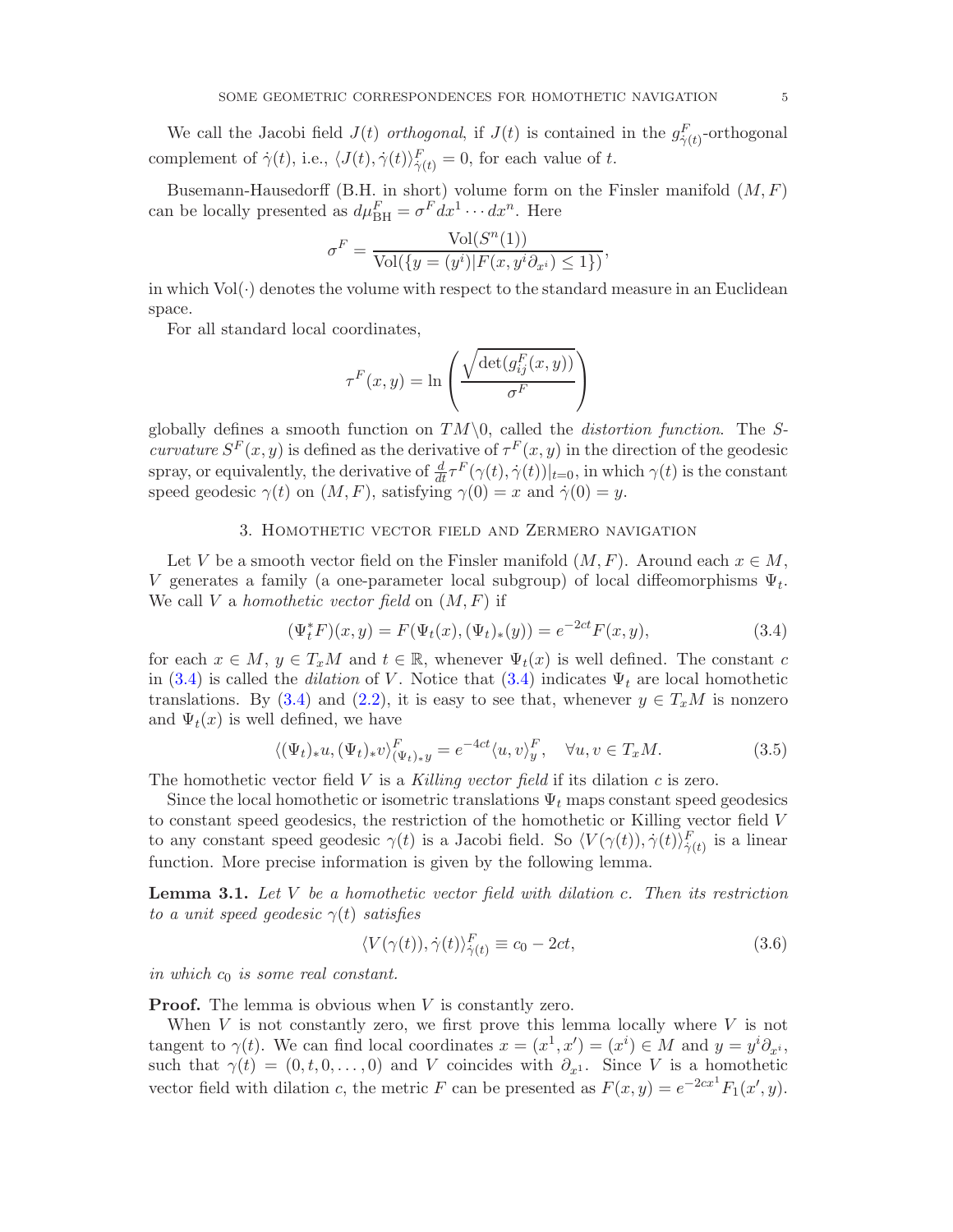<span id="page-5-4"></span>From the assumption that  $\gamma(t)$  is a unit speed geodesic, i.e.,  $D_{\dot{\gamma}(t)}^F \dot{\gamma}(t) = 0$ , we can get

$$
\frac{\partial}{\partial x^2} [F^2(x, \partial_{x^2})]_{y^1} = [F^2(x, \partial_{x^2})]_{x^2 y^1} = [F^2(x, \partial_{x^2})]_{x^1} = -4c,
$$

when  $x^1 = x^3 = \cdots = x^n = 0$ . Solving this differential equation with respect to the variable  $x^2$ , we see  $\langle V(\gamma(t)), \dot{\gamma}(t) \rangle_{\dot{\gamma}(t)}^F = \frac{1}{2}$  $\frac{1}{2}[F^2(x, \partial_{x^2})]_{y^1}|_{(0,t,0,\ldots,0)}$  is a linear function of t which slope is  $-2c$ .

By continuity, Lemma [3.1](#page-4-1) is valid everywhere for all unit speed geodesics.  $\blacksquare$ 

By similar argument with local coordinates, it is also easy to see

<span id="page-5-3"></span>**Lemma 3.2.** Let  $V$  be a homothetic vector field with dilation c on the Finsler manifold  $(M^n, F)$ , and  $\Psi_t$  the local homothetic translation generated by V. Then we have the equality for the B.H. volume forms

$$
(\Psi_t)^* d\mu_{\text{BH}}^F = d\mu_{\text{BH}}^{\Psi_t^* F} = e^{-2cnt} d\mu_{\text{BH}}^F,
$$

whenever  $\Psi_t$  is well defined.

Assume that V is a smooth vector field satisfying  $F(x, -V(x)) < 1$  in some open subset  $\mathcal{U} \subset M$ . Then the equality  $F(x, y) = \tilde{F}(x, \tilde{y})$  defines a new Finsler metric on  $\mathcal{U}$ , in which  $\tilde{y} = y + F(x, y)V(x)$  for any  $x \in \mathcal{U}$  and  $y \in T_xM$  (see Section 5.4 in [\[21\]](#page-18-0)). We will call  $\tilde{F}$  the metric defined by navigation from the datum  $(F, V)$ .

A relation between the fundamental tensors of F and  $\tilde{F}$  is revealed by the following lemma (see Lemma 4.4 in  $[23]$  or the equality  $(5)$  in  $[9]$ ).

<span id="page-5-0"></span>**Lemma 3.3.** Let  $\tilde{F}$  be the Finsler metric on M defined by navigation from the datum  $(F, V)$ , then for any  $x \in \mathcal{U}$  and nonzero vector  $y \in T_xM$ , we have

$$
\langle u, v \rangle_{\tilde{y}}^{\tilde{F}} = \frac{1}{1 + \langle V(x), y \rangle_{y}^{F}} \langle u, v \rangle_{y}^{F},
$$

for any  $u$  and  $v$  in the  $g_y^F$ -orthogonal complement of  $y$  in  $T_xM$ .

In each tangent space  $T_xM$  for  $x \in \mathcal{U}$ , the indicatrix  $S_x^{\tilde{F}}M = \{y \in T_xM|\tilde{F}(y) = 1\}$ is a parallel shifting of the indicatry  $S_x^F M$  by the vector  $V(x)$ , so it is easy to prove (see Proposition 5.3 in [\[21\]](#page-18-0))

<span id="page-5-2"></span>**Lemma 3.4.** Let  $\tilde{F}$  be the Finsler metric on M defined by navigation from the datum  $(F, V)$ . Then  $d\mu_{\text{BH}}^F = d\mu_{\text{BH}}^{\tilde{F}}$  inside  $\mathcal{U}$ .

### 4. Geodesic and Jacobi field correspondences

<span id="page-5-1"></span>Unless otherwise specified, we keep the following setup for the rest of the paper. Let V is a homothetic vector field on the Finsler manifold  $(M, F)$  with dilation  $c \neq 0$ . We will fix a point  $x_0 \in M$  with  $F(x_0, -V(x_0)) < 1$  and restrict our discussion to a sufficiently small neighborhood U of  $x_0$  where the metric  $\tilde{F}$  can be defined in U by navigation from the datum  $(F, V)$ . The parameter t for a unit speed geodesic passing  $x \in \mathcal{U}$  when  $t = 0$ , or for the local homothetic translations  $\Psi_t$  generated by V, is understood to be sufficiently close to zero.

In [\[14\]](#page-17-8), L. Huang and X. Mo proved the following correspondence between unit speed geodesics before and after a homothetic navigation.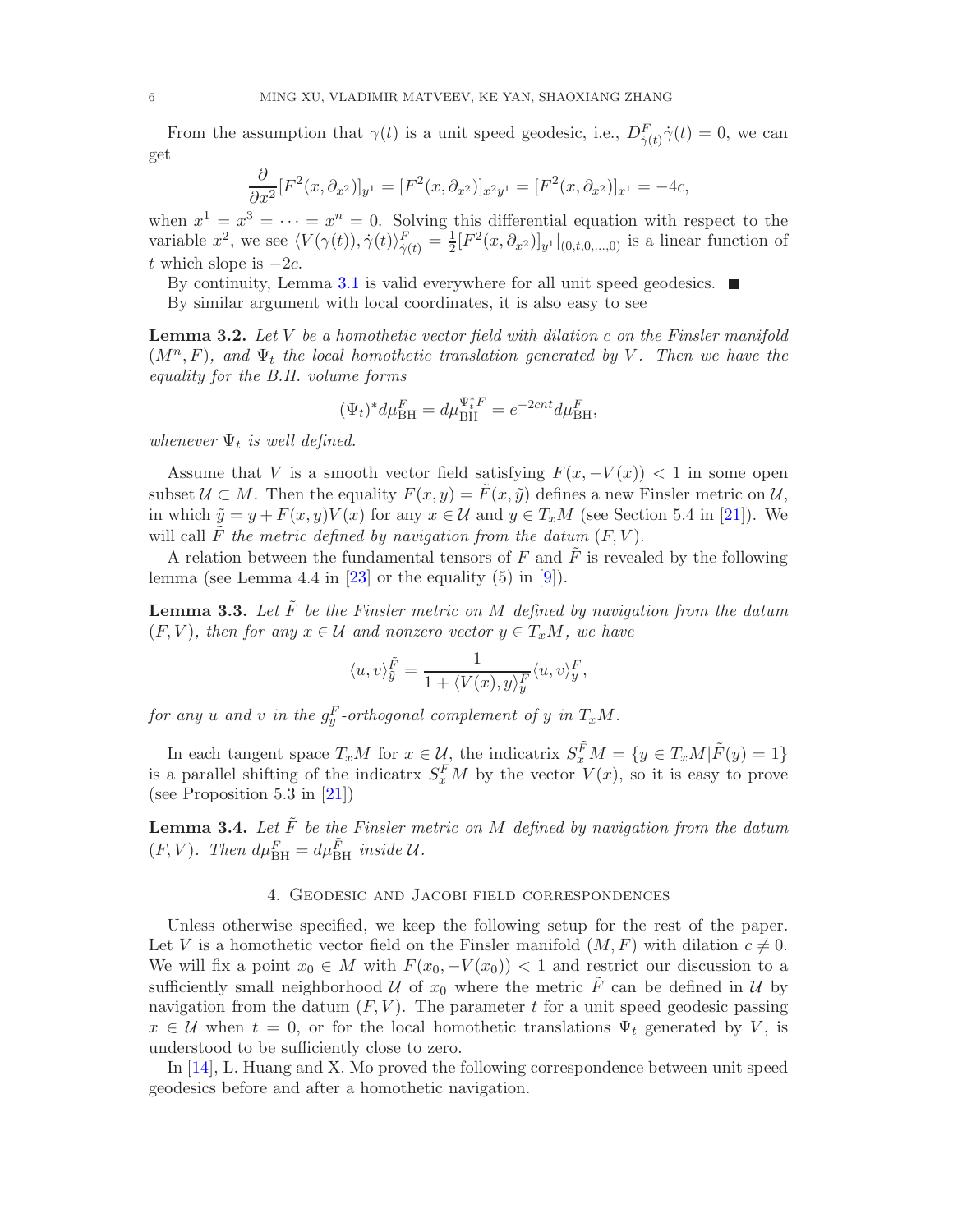<span id="page-6-3"></span><span id="page-6-0"></span>**Theorem 4.1.** For any unit speed geodesic  $\gamma(t)$  for the metric F with  $\gamma(0) = x \in$  $\mathcal{U}, \ \tilde{\gamma}(t) \ = \ \Psi_t(\gamma(\frac{e^{2ct}-1}{2c}))$  $\left(\frac{ct-1}{2c}\right)$ ) is a unit speed geodesic for the metric  $\tilde{F}$  with  $\tilde{\gamma}(0) = x$ . Conversely, any unit speed geodesic  $\tilde{\gamma}(t)$  for the metric  $\tilde{F}$  with  $\tilde{c}(0) = x$  can be presented in this way.

Following a similar thought as in [\[9\]](#page-17-7), we propose a conceptional proof of it. **Proof.** Firstly we assume  $\gamma(t)$  is a unit speed geodesic on  $(M, F)$  and prove  $\tilde{\gamma}(t)$  is a unit speed geodesic for the metric  $\tilde{F}$ .

Direct calculation shows

$$
F(\gamma(\frac{e^{2ct} - 1}{2c}), \frac{d}{dt}\gamma(\frac{e^{2ct} - 1}{2c})) = F(\gamma(\frac{e^{2ct} - 1}{2c}), e^{2ct}\gamma(\frac{e^{2ct} - 1}{2c})) = e^{2ct}.
$$

By  $(3.4)$ , we have

$$
F(\Psi_t(\gamma(\frac{e^{2ct} - 1}{2c})), (\Psi_t)_*(\frac{d}{dt}\gamma(\frac{e^{2ct} - 1}{2c}))) = e^{-2ct}F(\gamma(\frac{e^{2ct} - 1}{2c}), \frac{d}{dt}\gamma(\frac{e^{2ct} - 1}{2c}))
$$
  
=  $e^{-2ct}F(\gamma(\frac{e^{2ct} - 1}{2c}), e^{2ct}\gamma(\frac{e^{2ct} - 1}{2c})) = F(\gamma(\frac{e^{2ct} - 1}{2c}), \gamma(\frac{e^{2ct} - 1}{2c}) = 1,$ 

and by the notion of navigation,

$$
\dot{\tilde{\gamma}}(t) = (\Psi_t)_*(\frac{d}{dt}\gamma(\frac{e^{2ct} - 1}{2c})) + V(\tilde{\gamma}(t))
$$

is a  $\tilde{F}$ -unit tangent vector. To summarize,  $\tilde{\gamma}(t)$  is a  $\tilde{F}$ -unit speed curve.

Assume conversely that  $\tilde{\gamma}(t)$  is not a geodesic, i.e., the local minimizing principle is not valid somewhere on  $\tilde{\gamma}(t)$ , then we can find a pair of real numbers  $t'$  and  $t''$ , with  $t' < t''$  sufficiently close to each other, and satisfying the following:

- (1) the segment of  $\gamma(t)$  with  $t \in \left[\frac{e^{2ct'}-1}{2c}\right]$  $\frac{e^{2ct''}-1}{2c}$ ,  $\frac{e^{2ct''}-1}{2c}$  $\frac{1}{2c}$  is the unique minimizing geodesic between its end points for the metric F.
- (2)  $\tilde{\gamma}(t)$  with  $t \in [t', t'']$  is not minimizing for the metric  $\tilde{F}$ .

Because of (2), we can find another  $\tilde{F}$ -unit speed smooth curve  $\tilde{\gamma}_1(t)$  such that it coincides with  $\tilde{\gamma}(t)$  when  $t \notin (t', t'')$ . From  $\tilde{\gamma}_1(t)$ , we can trace back to find an F-unit speed smooth curve  $\gamma_1(t)$ , such that  $\tilde{\gamma}_1(t) = \Psi_t(\gamma_1(\frac{e^{2ct}-1}{2c}))$  $(\frac{2c-1}{2c})$ ). The curve  $\gamma_1(t)$  is different from  $\gamma(t)$ . But both coincide when  $t \notin \left(\frac{e^{2ct'}-1}{2c}\right)$  $\frac{e^{2ct}}{2c}, \frac{e^{2ct}}{2c}$  $\frac{c}{2c}$ ) and have the same F-length 1  $\frac{1}{2c}(e^{2ct''}-e^{2ct'})$  for the segment  $t \in \left[\frac{e^{2ct'}-1}{2c}\right]$  $rac{e^{2ct}}{2c}$ ,  $rac{e^{2ct}}{2c}$  $\frac{1}{2c}$ . This is a contradiction to (1). So  $\tilde{\tilde{\gamma}}(t)$  must be a geodesic for the metric  $\tilde{\tilde{F}}$ .

This proves the first statement in Theorem [4.1.](#page-6-0)

To prove the other statement in Theorem [4.1,](#page-6-0) we observe that at  $\tilde{\gamma}(0) = \gamma(0) = x$ ,  $\dot{\tilde{\gamma}}(0) = \dot{\gamma}(0) + V(x)$  can exhaust all  $\tilde{F}$ -unit tangent vectors. All other arguments are similar.  $\blacksquare$ 

Using Theorem [4.1,](#page-6-0) we can prove a correpondence between the orthogonal Jacobi fields for the metrics  $F$  and  $\tilde{F}$  respectively.

<span id="page-6-1"></span>**Theorem 4.2.** For any orthogonal Jacobi field  $J(t)$  along the unit speed geodesic  $\gamma(t)$ for the metric F,

<span id="page-6-2"></span>
$$
\tilde{J}(t) = (\Psi_t)_*(J(\frac{e^{2ct} - 1}{2c}))
$$
\n(4.7)

defines an orthogonal Jacobi field along the unit speed geodesic  $\tilde{\gamma}(t) = \Psi_t(\gamma(\frac{e^{2ct}-1}{2c}))$  $\frac{z^{i}-1}{2c})$ ) for the metric  $\tilde{F}$ . Conversely, any orthogonal Jacobi field  $\tilde{J}(t)$  along  $\tilde{\gamma}(t)$  for the metric  $\tilde{F}$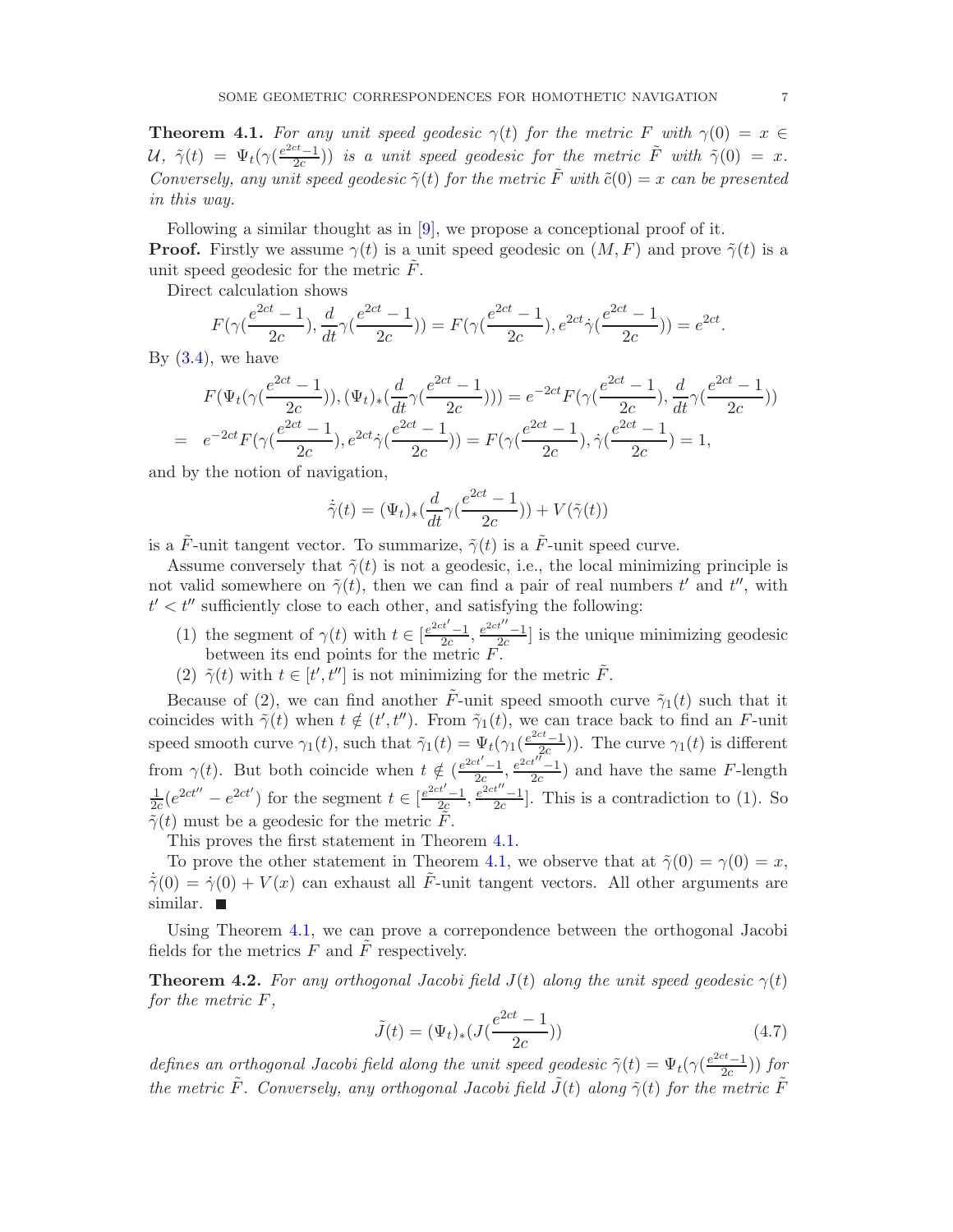can be presented by  $(4.7)$  for some orthogonal Jacobi field  $J(t)$  along  $\gamma(t)$  for the metric F.

**Proof.** Firstly, we assume  $J(t)$  is an orthogonal Jacobi field along the unit speed geodesic  $\gamma(t)$  for the metric F and prove  $J(t)$  is an orthogonal Jacobi field along  $\tilde{\gamma}(t)$ for the metric  $F$ .

The orthogonal property of  $J(t)$  can be equivalently described as the claim that  $J\left(\frac{e^{2ct}-1}{2c}\right)$  $\frac{ct-1}{2c}$ ) is tangent to the indicatrix of F in  $T_{\gamma(\frac{e^{2ct}-1}{2c})}M$  at  $\dot{\gamma}(\frac{e^{2ct}-1}{2c})$ local homothetic translation,  $\tilde{J}(t) = (\Psi_t)_*(J(\frac{e^{2ct}-1}{2c}))$  $\frac{c^{2}-1}{2c}$ ). Since  $\Psi_{t}$  is a  $\frac{2c-1}{2c}$ ) is also tangent to the indicatrix of F in  $T_{\tilde{\gamma}(t)}M$  at  $(\Psi_t)_*(\frac{d}{dt}\gamma(\frac{e^{2ct}-1}{2c})$  $\frac{ct-1}{2c}$ )). Since the indicatrix of  $\tilde{F}$  is a parallel shifting of that of F by the value of V,  $\tilde{J}(t)$  is tangent to the indicatrix of  $\tilde{F}$  in  $T_{\tilde{\gamma}(t)}M$  at the  $\tilde{F}$ -unit vector  $\dot{\tilde{\gamma}}(t) = (\Psi_t)_*(\frac{d}{dt}\gamma(\frac{e^{2ct}-1}{2c})$  $\left(\frac{2c-1}{2c}\right)$  +  $V(\tilde{\gamma}(t))$  as well. To summarize, we have proved the orthogonal property for  $\tilde{J}(t)$ . Then we will prove  $\tilde{J}(t)$  is a Jacobi field for the metric  $F$ .

By Lemma [4.3](#page-7-0) below,  $J(t)$  can be realized as  $J(t) = \frac{\partial}{\partial s}\gamma(s,t)|_{s=0}$  for a smooth variation  $\gamma(s,t)$  of  $\gamma(t) = \gamma(0,t)$ , such that for each s,  $\gamma(s,t)$  is a unit speed geodesic for the metric F. Then we have  $\tilde{J}(t) = \frac{\partial}{\partial s} \tilde{\gamma}(s,t)|_{s=0}$ , where  $\tilde{\gamma}(s,t) = \Psi_t(\gamma(s, \frac{e^{2ct}-1}{2c}))$  $\frac{c^{c}-1}{2c})$ ). By Theorem [4.1,](#page-6-0)  $\tilde{\gamma}(s,t)$  is a smooth variation of  $\tilde{\gamma}(t) = \tilde{\gamma}(0,t)$ , such that for each s,  $\tilde{\gamma}(s,t)$  is a unit speed geodesic for the metric  $\tilde{F}$ . So  $\tilde{J}(t)$  is a Jacobi field along  $\tilde{\gamma}(t)$  for the metric  $F$ .

This argument proves the first statement in Theorem [4.2.](#page-6-1) The proof for the second statement is similar.

<span id="page-7-0"></span>**Lemma 4.3.** For any orthogonal Jacobi field  $J(t)$  along the unit speed geodesic  $\gamma(t)$ for the metric F satisfying  $\gamma(0) = x$ , we can find a smooth map  $\gamma(s,t)$  with  $s \in (-\epsilon, \epsilon)$ such that for each fixed s,  $\gamma(s,t)$  is a unit speed geodesic for the metric F,  $\gamma(0,t) = \gamma(t)$ and  $\frac{\partial}{\partial s}\gamma(0,t) = J(t)$ .

**Proof.** Let  $t_1$  and  $t_2$  with  $t_1 < 0 < t_2$  be real numbers which are sufficiently close to 0, and  $\gamma_i(s)$  smooth curves with  $\gamma_i(0) = \gamma(t_i)$  and  $\dot{\gamma}_i(0) = J(t_i)$ , for  $i = 1$  and 2 respectively. For each fixed s sufficiently close to 0, there exists a unique unit speed geodesic  $\gamma(s,t)$  from  $\gamma_1(s)$  to  $\gamma_2(s)$ , which can be suitably extended and parametrized such that  $\gamma(s, t_1) = \gamma_1(s)$ .

We only need to prove that  $J(t)$  coincides with the Jacobi field  $\bar{J}(t) = \frac{\partial}{\partial s}\gamma(0,t)$ . For each fixed s, we denote  $l(s) = d_F(\gamma_1(s), \gamma_2(s))$  the distance from  $\gamma_1(s)$  to  $\gamma_2(s)$ . By the orthogonal property of  $J(t)$ , i.e.,

$$
\langle J(t_1), \dot{\gamma}(t_1) \rangle_{\dot{\gamma}(t_1)}^F = \langle J(t_2), \dot{\gamma}(t_2) \rangle_{\dot{\gamma}(t_2)}^F = 0,
$$

the first variation indicates  $\frac{d}{ds}l(0) = 0$ . So we have  $\bar{J}(t_2) = \dot{\gamma}_2(0) = J(t_2)$ . Meanwhile we also have  $\bar{J}(t_1) = \dot{\gamma}_1(0) = J(t_1)$ . When  $t_1$  and  $t_2$  are sufficiently close to 0,  $\gamma(t_2)$ is not a conjugate point of  $\gamma(t_1)$  along the geodesic  $\gamma(t)$ , i.e., the values at  $t = t_1$  and  $t_2$  uniquely determine the Jacobi field. So we must have  $J(t) \equiv \bar{J}(t)$ , which ends the proof of this lemma.  $\blacksquare$ 

For any tangent vector u in the  $g_{\dot{\gamma}(0)}^F$ -orthogonal complement of  $\dot{\gamma}(0)$  at  $\gamma(0) = x$ , we denote  $\mathcal{J}_{\gamma;u}^F$  the set of all orthogonal Jacobi fields  $J(t)$  along  $\gamma(t)$  for the metric F, satisfying  $J(0) = u$ . Then Theorem [4.2](#page-6-1) immediately implies the following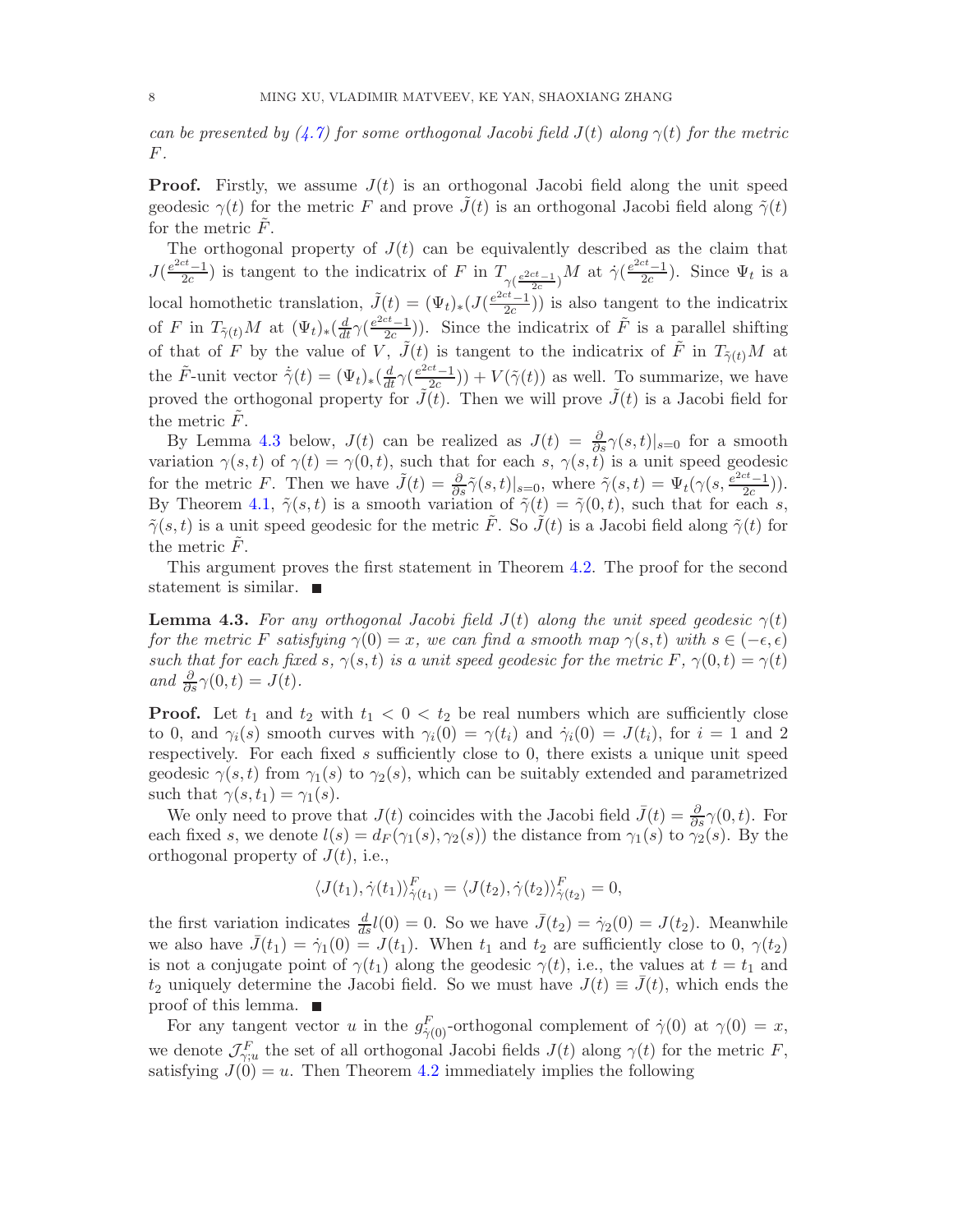<span id="page-8-2"></span>**Corollary 4.4.** The correspondence from  $J(t)$  to  $\tilde{J}(t)$  in Theorem [4.2](#page-6-1) is one-to-one between  $\mathcal{J}_{\gamma;u}^F$  and  $\mathcal{J}_{\tilde{\gamma};u}^{\tilde{F}}$ .

## 5. Proofs of Theorem [1.1](#page-0-1) and Theorem [1.3](#page-1-1)

To prove Theorem [1.1,](#page-0-1) we need the following description of flag curvature by Jacobi fields.

<span id="page-8-0"></span>**Lemma 5.1.** Let  $\gamma(t)$  be a unit speed geodesic for the metric F with  $\gamma(0) = x \in M$ and  $\dot{\gamma}(0) = y \in T_xM$ . Suppose the tangent plane  $P \subset T_xM$  is spanned by y and the nonzero vector u satisfying  $\langle u, y \rangle_y^F = 0$ . Then we have

$$
K^{F}(x, y, \mathbf{P}) = (\langle u, u \rangle_{y}^{F})^{-1/2} \max_{J(t) \in \mathcal{J}_{\gamma; u}^{F}} \{-\frac{d^{2}}{dt^{2}}|_{t=0} [(\langle J(t), J(t) \rangle_{\dot{\gamma}(t)}^{F})^{1/2}]\},
$$
(5.8)

**Proof.** Let  $J(t)$  be any orthogonal Jacobi field along the unit speed geodesic  $\gamma(t)$  for the metric F, satisfying  $J(0) = u$ . Using Lemma [2.1,](#page-3-0) we can get

$$
\frac{d^2}{dt^2} [(\langle J(t), J(t) \rangle_{\dot{\gamma}(t)}^F)^{1/2}] = \frac{d}{dt} \left( \frac{\langle D_{\dot{\gamma}(t)}^F J(t), J(t) \rangle_{\dot{\gamma}(t)}^F}{(\langle J(t), J(t) \rangle_{\dot{\gamma}(t)}^F)^{1/2}} \right)
$$
\n
$$
= \frac{\langle D_{\dot{\gamma}(t)}^F J(t), D_{\dot{\gamma}(t)}^F J(t) \rangle_{\dot{\gamma}(t)}^F \langle J(t), J(t) \rangle_{\dot{\gamma}(t)}^F - (\langle D_{\dot{\gamma}(t)}^F J(t), J(t) \rangle_{\dot{\gamma}(t)}^F)^2}{(\langle J(t), J(t) \rangle_{\dot{\gamma}(t)}^F)^{3/2}} + \frac{\langle J(t), D_{\dot{\gamma}(t)}^F D_{\dot{\gamma}(t)}^F J(t) \rangle_{\dot{\gamma}(t)}^F}{(\langle J(t), J(t) \rangle_{\dot{\gamma}(t)}^F)^{1/2}} \ge \frac{\langle J(t), D_{\dot{\gamma}(t)}^F D_{\dot{\gamma}(t)}^F J(t) \rangle_{\dot{\gamma}(t)}^F}{(\langle J(t), J(t) \rangle_{\dot{\gamma}(t)}^F)^{1/2}} = -\frac{\langle J(t), R_{\dot{\gamma}(t)}^F J(t) \rangle_{\dot{\gamma}(t)}^F}{(\langle J(t), J(t) \rangle_{\dot{\gamma}(t)}^F)^{1/2}},
$$

in which we have used Cauchy inequality. So at  $t = 0$ , we have

$$
K^{F}(x, y, \mathbf{P}) = \frac{\langle R^{F}_{\dot{\gamma}(0)} J(0), J(0) \rangle^{F}_{\dot{\gamma}(0)}}{\langle J(0), J(0) \rangle^{F}_{\dot{\gamma}(0)}} \n\ge -(\langle u, u \rangle^{F}_{y})^{-1/2} \frac{d^{2}}{dt^{2}} [(\langle J(t), J(t) \rangle^{F}_{\dot{\gamma}(t)})^{1/2}]|_{t=0}.
$$
\n(5.9)

This calculation proves

<span id="page-8-1"></span>
$$
K^{F}(x, y, \mathbf{P}) \ge (\langle v, v \rangle_{y}^{F})^{-1/2} \max_{J(t) \in \mathcal{J}_{\gamma; u}^{F}} \left\{ -\frac{d^{2}}{dt^{2}} (\langle J(t), J(t) \rangle_{\dot{\gamma}(t)}^{F}|_{t=0})^{1/2} \right\}.
$$
 (5.10)

Notice that there exists a unique Jacobi field  $J(t)$  along  $c(t)$  such that  $J(0) = u$ and  $D_{\dot{\gamma}(t)}^F J(t)|_{t=0} = 0$ . This Jacobi field is orthogonal, i.e.,  $J(t) \in \mathcal{J}_{\gamma;u}^F$ , because  $\langle J(t), \dot{\gamma}(t) \rangle_{\dot{\gamma}(t)}^F$  is a linear function of t, and when  $t = 0$ , we have  $\langle J(0), \dot{\gamma}(0) \rangle_{\dot{\gamma}(0)}^F =$  $\langle u, y \rangle_y^F = 0$  and by Lemma [2.1,](#page-3-0)

$$
\frac{d}{dt}|_{t=0}\langle J(t),\dot{\gamma}(t)\rangle_{\dot{\gamma}(t)}^F = \langle D_{\dot{\gamma}(t)}^F J(t)|_{t=0},\dot{\gamma}(0)\rangle_y^F + \langle J(0),D_{\dot{\gamma}(t)}^F \dot{\gamma}(t)|_{t=0}\rangle_y^F = 0.
$$

From previous calculation, it is easy to see that the equality and maximum in [\(5.10\)](#page-8-1) is achieved simultaneously by this  $J(t)$ . This ends the proof of Lemma [5.1.](#page-8-0)  $\blacksquare$ 

The most crucial calculation for a homothetic navigation is contained in the following lemma.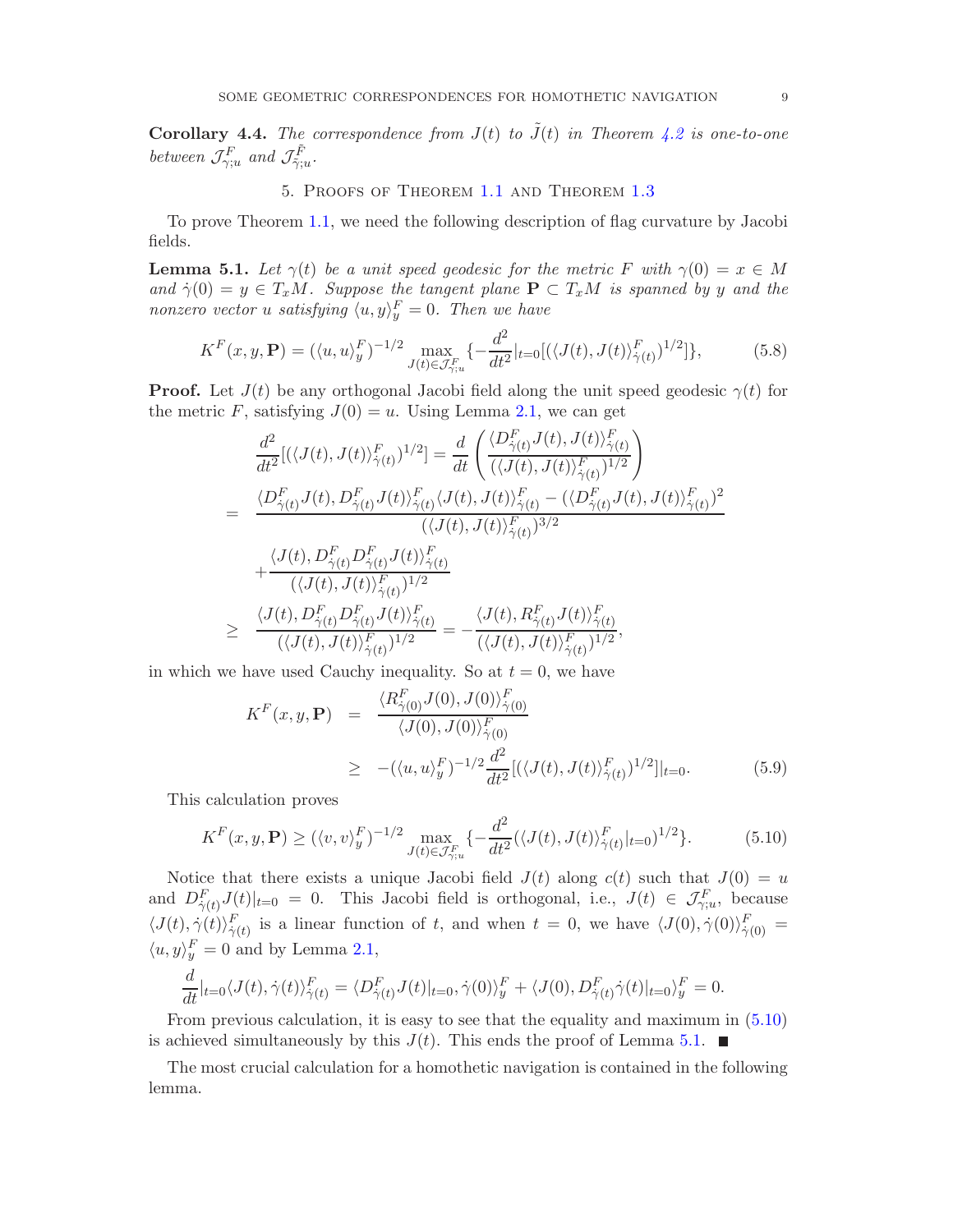<span id="page-9-0"></span>**Lemma 5.2.** Let v be a tangent vector at  $\gamma(\frac{e^{2ct}-1}{2c})$  $\frac{c^{t}-1}{2c}$ ) in the  $g_{\dot{\gamma}}^{F}$  $\frac{F}{\dot{\gamma}(\frac{e^{2ct}-1}{2c})}$ -orthogonal com- $_{2c}$ plement of  $\dot{\gamma}(\frac{e^{2ct}-1}{2c})$  $\frac{ct-1}{2c}$ ). Then  $(\Psi_t)_*(v)$  is a tangent vector at  $\Psi_t(\gamma(\frac{e^{2ct}-1}{2c}))$  $\frac{c^t-1}{2c})$ ) in the  $g_{\dot{\tilde{\gamma}}(t)}^{\tilde{F}}$  $\frac{\dot{r}}{\dot{\gamma}(t)}$  orthogonal complement of  $\dot{\tilde{\gamma}}(t)$ , which satisfies

<span id="page-9-1"></span>
$$
\langle (\Psi_t)_*(v), (\Psi_t)_*(v) \rangle_{\dot{\tilde{\gamma}}(t)}^{\tilde{F}} = \frac{1}{c_0 + 1} \cdot e^{-2ct} \langle v, v \rangle_{\dot{\gamma}(\frac{e^{2ct} - 1}{2c})}^F,
$$
(5.11)

in which  $c_0$  is the constant in Lemma [3.1.](#page-4-1)

**Proof.** Firstly, the argument in the proof of Theorem [4.1](#page-6-0) covers the first statement of Lemma [5.2,](#page-9-0) i.e.,  $\langle (\Psi_t)_*(v), \dot{\tilde{\gamma}}(t) \rangle_{\dot{\tilde{\gamma}}_{\tilde{\gamma}}}^{\tilde{F}}$  $f_{\dot{\gamma}(t)}^{\prime} = 0$ . So we only need to verify  $(5.11)$ .

Denote 
$$
y(t) = \frac{d}{dt}\gamma(\frac{e^{2ct}-1}{2c})
$$
 and  $\bar{y}(t) = \dot{\gamma}(t) - V(\tilde{\gamma}(t)) = (\Psi_t)_*(y(t))$ . By Lemma 3.3,

<span id="page-9-2"></span>
$$
\langle (\Psi_t)_*(v), (\Psi_t)_*(v) \rangle_{\bar{y}(t)}^{\tilde{F}} = \frac{1}{1 + \langle V(\tilde{\gamma}(t)), \bar{y}(t) \rangle_{\bar{y}(t)}^F} \langle (\Psi_t)_*(v), (\Psi_t)_*(v) \rangle_{\bar{y}(t)}^F.
$$
(5.12)

By  $(3.5)$ , we get

$$
\langle (\Psi_t)_*(v), (\Psi_t)_*(v) \rangle_{\bar{y}(t)}^F = \langle (\Psi_t)_*(v), (\Psi_t)_*(v) \rangle_{(\Psi_t)_*(y(t))}^F = e^{-4ct} \langle v, v \rangle_{y(t)}^F,
$$
(5.13)

and

<span id="page-9-4"></span>
$$
\langle V(\tilde{\gamma}(t)), \bar{y}(t) \rangle_{\bar{y}(t)}^F = \langle (\Psi_t)_* (V(\gamma(\frac{e^{2ct} - 1}{2c}))), (\Psi_t)_* (y(t)) \rangle_{(\Psi_t)_* (y(t))}^F
$$
  
\n
$$
= e^{-4ct} \langle V(\frac{e^{2ct} - 1}{2c}), y(t) \rangle_{\dot{\gamma}(\frac{e^{2ct} - 1}{2c})}^F
$$
  
\n
$$
= e^{-2ct} \langle V(\frac{e^{2ct} - 1}{2c}), \dot{\gamma}(\frac{e^{2ct} - 1}{2c}) \rangle_{\dot{\gamma}(\frac{e^{2ct} - 1}{2c})}^F.
$$
 (5.14)

By Lemma [3.1,](#page-4-1)

<span id="page-9-3"></span>
$$
\langle V(\frac{e^{2ct}-1}{2c}), \dot{\gamma}(\frac{e^{2ct}-1}{2c}) \rangle_{\dot{\gamma}(\frac{e^{2ct}-1}{2c})}^F = c_0 - 2c \cdot \frac{e^{2ct}-1}{2c} = (c_0 + 1) - e^{2ct}, \qquad (5.15)
$$

in which  $c_0$  is the constant in Lemma [3.1.](#page-4-1)

Summarizing  $(5.12)-(5.15)$  $(5.12)-(5.15)$ , we get

$$
\langle (\Psi_t)_* v, (\Psi_t)_* v \rangle_{\dot{\tilde{\gamma}}(t)}^{\tilde{F}} = \frac{1}{1 + e^{-2ct}((c_0 + 1) - e^{2ct})} \cdot e^{-4ct} \langle v, v \rangle_{\dot{\tilde{\gamma}}(\frac{e^{2ct} - 1}{2c})}^{\tilde{F}} \n= \frac{1}{c_0 + 1} \cdot e^{-2ct} \langle v, v \rangle_{\dot{\tilde{\gamma}}(\frac{e^{2ct} - 1}{2c})}^{\tilde{F}}.
$$

This ends the proof of Lemma [5.2.](#page-9-0)  $\blacksquare$ 

Now we summarize all the observations in these two sections to prove Theorem [1.1.](#page-0-1) **Proof of Theorem [1.1.](#page-0-1)** Firstly, we assume the dilation  $c$  is not zero. For any fixed  $x \in M$ , we only need to restrict our discussion locally in a suitable open neighborhood of x. Let y be any F-unit tangent vector in  $T_xM$ , then there exists a unique unit speed  $\gamma(t)$  for the metric F, such that  $\gamma(0) = x$  and  $\dot{\gamma}(0) = y$ . By Theorem [4.1,](#page-6-0)  $\tilde{\gamma}(t) = \Psi_t(\gamma(\frac{e^{2ct}-1}{2c}))$  $\frac{ct-1}{2c}$ )) is a unit speed geodesic for the metric  $\tilde{F}$ , satisfying  $\tilde{\gamma}(0) = x$  and  $\dot{\tilde{\gamma}}(0) = \tilde{y} = y + V(x).$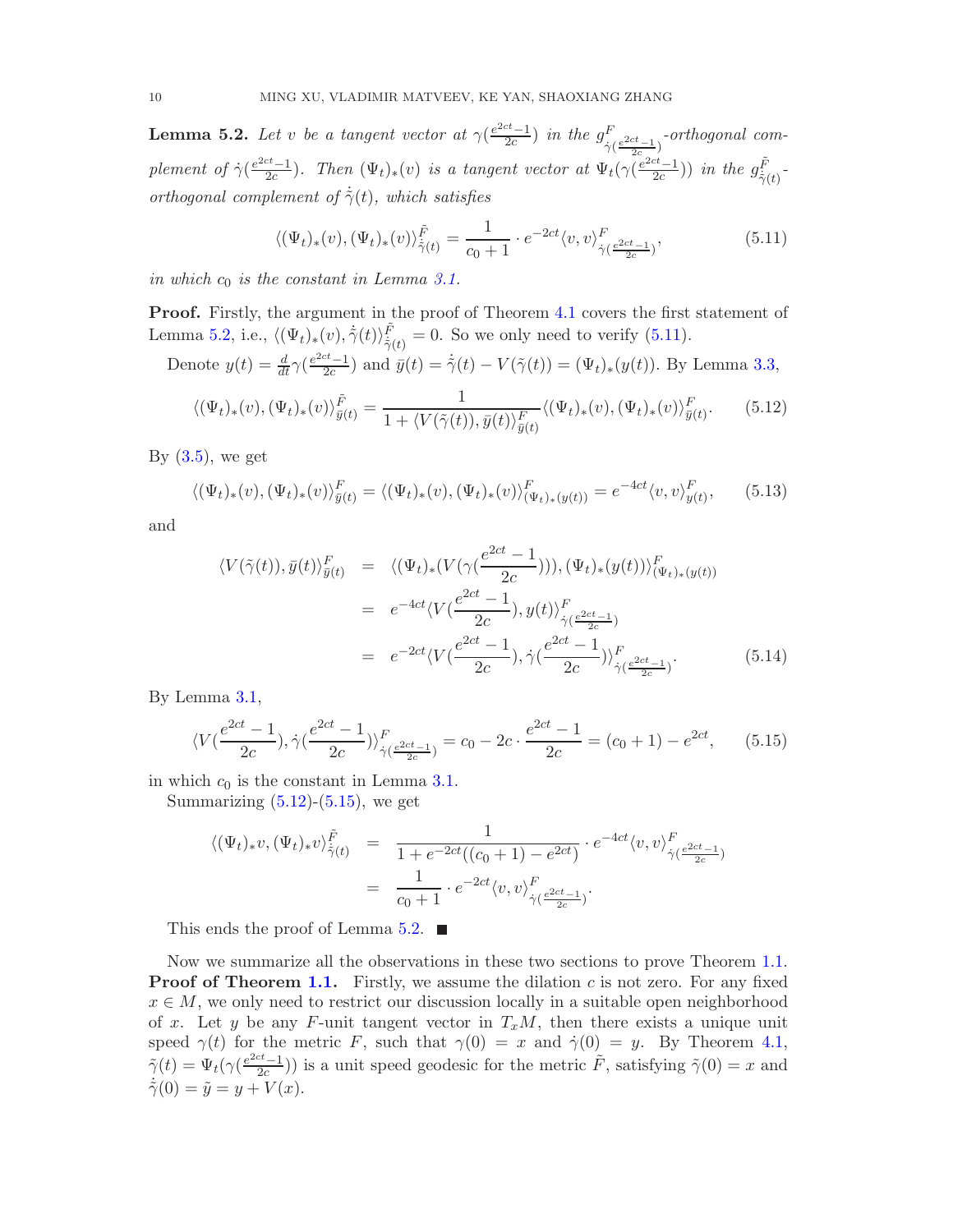<span id="page-10-5"></span>For any orthogonal Jacobi field  $J(t)$  in  $\mathcal{J}_{\gamma;u}^F$ , we denote  $f_J(t) = (\langle J(t), J(t) \rangle_{\dot{\gamma}(t)}^F)^{1/2}$ . By Lemma [5.1,](#page-8-0) we have

<span id="page-10-1"></span>
$$
K^{F}(x, y, \mathbf{P}) = (\langle u, u \rangle_{y}^{F})^{-1/2} \max_{J(t) \in \mathcal{J}_{\gamma; u}^{F}} \{-fJ''(0)\}.
$$
 (5.16)

By Theorem [4.2,](#page-6-1)  $\tilde{J}(t) = (\Psi_t)_*(J(\frac{e^{2ct}-1}{2c}))$  $(\frac{ct-1}{2c})) \in \mathcal{J}_{\tilde{\gamma};u}^{\tilde{F}},$  i.e., it is an orthogonal Jacobi field along  $\tilde{\gamma}(t)$  for the metric  $\tilde{F}$  satisfying  $\tilde{J}(0) = u$ . We denote  $\tilde{f}_J(t) = \langle \tilde{J}(t), \tilde{J}(t) \rangle_{\dot{\gamma}(t)}^{\tilde{F}}$ . Then by Corollary [4.4](#page-8-2) and Lemma [5.1,](#page-8-0)

<span id="page-10-2"></span>
$$
K^{\tilde{F}}(x,\tilde{y},\tilde{\mathbf{P}}) = (\langle u,u\rangle_{\tilde{y}}^{\tilde{F}})^{-1/2} \max_{J(t)\in\mathcal{J}_{\gamma;u}^{F}} \{-\tilde{f}_{J}''(0)\}.
$$
 (5.17)

By Lemma [5.2,](#page-9-0) for the same  $J(t) \in \mathcal{J}_{\gamma;u}^F$ , we have

<span id="page-10-0"></span>
$$
\tilde{f}_J(t) \equiv \sqrt{\frac{1}{1+c_0}} e^{-ct} f_J(\frac{e^{2ct} - 1}{2c}),\tag{5.18}
$$

where  $c_0$  is the constant in Lemma [3.1.](#page-4-1) Evaluate [\(5.18\)](#page-10-0) at  $t = 0$ , we can determine the constant

$$
\sqrt{\frac{1}{1+c_0}} = \frac{\tilde{f}_J(0)}{f_J(0)} = \frac{(\langle u, u \rangle_{\tilde{y}}^{\tilde{F}})^{1/2}}{(\langle u, u \rangle_{y}^F)^{1/2}}.
$$

It is easy to calculate that

<span id="page-10-3"></span>
$$
\tilde{f}_J''(0) = \frac{(\langle u, u \rangle_{\tilde{y}}^{\tilde{F}})^{1/2}}{(\langle u, u \rangle_y^F)^{1/2}} \cdot \frac{d^2}{dt^2} (e^{-ct} f_J(\frac{e^{2ct} - 1}{2c}))|_{t=0}
$$
\n
$$
= \frac{(\langle u, u \rangle_{\tilde{y}}^{\tilde{F}})^{1/2}}{(\langle u, u \rangle_y^F)^{1/2}} \cdot (c^2 f_J(0) + f_J''(0)). \tag{5.19}
$$

Finally, summarizing  $(5.16)$ ,  $(5.17)$  and  $(5.19)$ , we get

$$
K^{\tilde{F}}(x, \tilde{y}, \tilde{\mathbf{P}}) = (\langle u, u \rangle_{\tilde{y}}^{\tilde{F}})^{-1/2} \max_{J(t) \in \mathcal{J}_{\gamma;u}^{F}} \{-\tilde{f}_{J}''(0)\}
$$
  
\n
$$
= (\langle u, u \rangle_{y}^{F})^{-1/2} \max_{J(t) \in \mathcal{J}_{\gamma;u}^{F}} \{- (c^{2} f_{J}(0) + f_{J}''(0))\}
$$
  
\n
$$
= (\langle u, u \rangle_{y}^{F})^{-1/2} \max_{J(t) \in \mathcal{J}_{\gamma;u}^{F}} \{-f_{J}''(0)\} - c^{2}
$$
  
\n
$$
= K^{F}(x, y, \mathbf{P}) - c^{2}.
$$

This ends the proof of Theorem [1.1](#page-0-1) when  $c \neq 0$ . With only some minor modifications, this argument can also prove the case  $c = 0$ , which ends the proof of Theorem [1.1.](#page-0-1)

**Remark 5.3.** In [\[9\]](#page-17-7), Theorem [1.1](#page-0-1) with  $c = 0$  is proved by a slightly different approach.

The authors of [\[9\]](#page-17-7) used another description for the flag curvature, i.e.,

<span id="page-10-4"></span>
$$
K^{F}(x, y, \mathbf{P}) = \frac{1}{2\langle u, u \rangle_{y}^{F}} \max_{J(t) \in \mathcal{J}_{\gamma; u}^{F}} \{-\frac{d^{2}}{dt^{2}}|_{t=0} (f_{J}^{2}(t))\},
$$
(5.20)

to prove Theorem [1.1](#page-0-1) for Killing navigation. The maximum in [\(5.20\)](#page-10-4) can only be achieved when  $D_{\dot{\gamma}(t)}^F J(t)|_{t=0} = 0$ . Implied by Lemma [5.2,](#page-9-0)  $D_{\dot{\gamma}(t)}^{\tilde{F}} \tilde{J}(t)|_{t=0} \neq 0$  when  $c \neq 0$ . So their proof can not be directly generalized to homothetic navigation.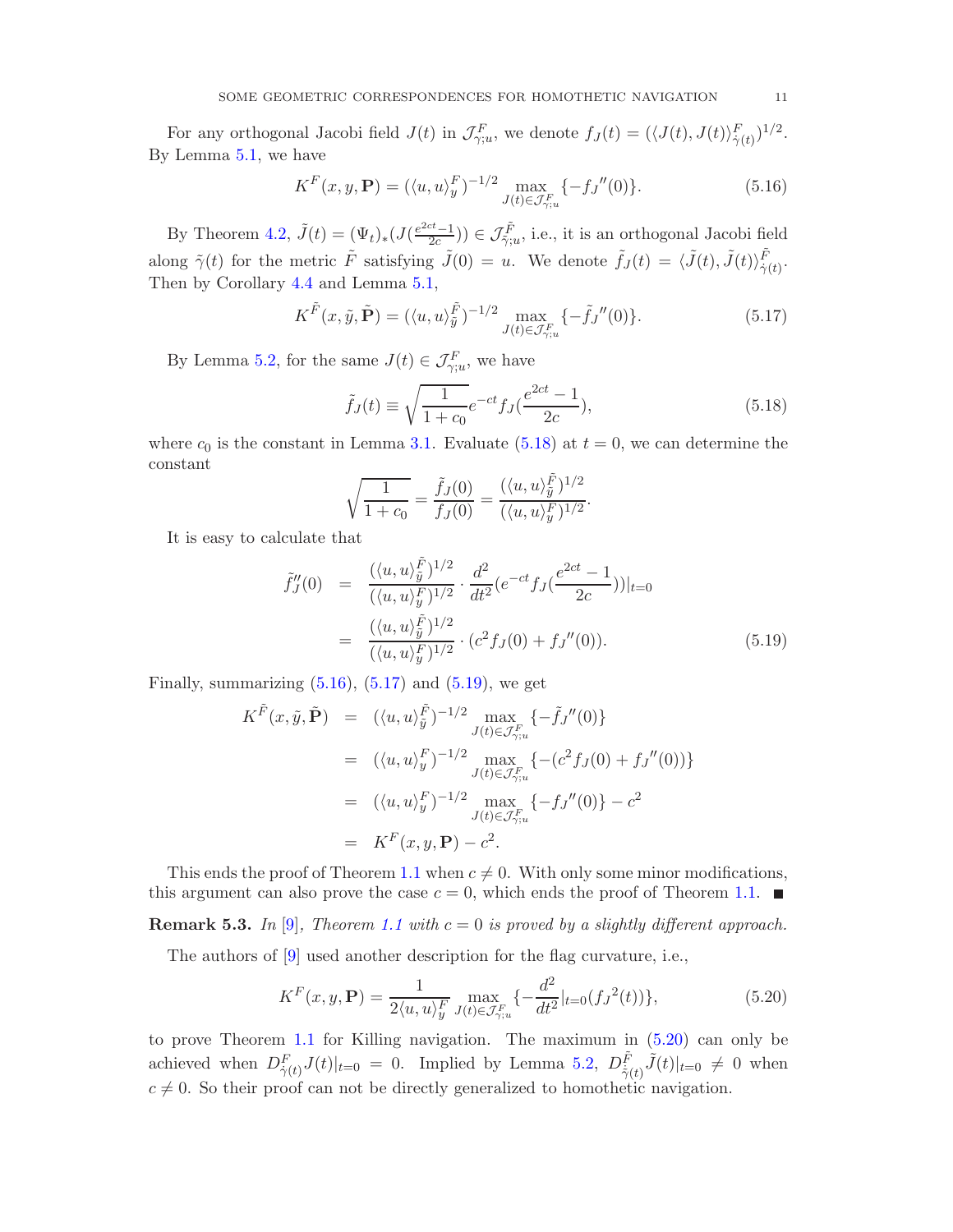## <span id="page-11-1"></span><span id="page-11-0"></span>**Remark 5.4.** Our proof of Theorem [1.1](#page-0-1) can be easily generalized to pseudo-Finsler geometry.

In [\[15\]](#page-17-9), M. Javaloves and H. Vitório proved Theorem [1.1](#page-0-1) when  $F$  is pseudo-Finsler. Their proof applied the fanning curves approach [\[1\]](#page-17-13).

Our method can also be applied to prove their theorem (i.e., Theorem 1.3 in [\[15\]](#page-17-9)). The geodesic correspondence is similar to the Finsler case (see Theorem 1.2 in  $[15]$ ). From the view point of variation, the expected correspondence between orthogonal Jacobi fields follows immediately. Lemma [5.2](#page-9-0) with the key calculation can be proved by the same argument.

When we use orthogonal Jacobi fields to describe flag curvature, we can not use Lemma [5.1](#page-8-0) directly. The reason is the following. When  $F$  is pseudo-Finsler, the fundamental tensor  $\langle \cdot, \cdot \rangle_y^F$  may be indefinite, and then Cauchy inequality used in the proof of Lemma [5.1](#page-8-0) fails. However, since the restriction of  $\langle \cdot, \cdot \rangle_y^F$  to  $\mathbf{P} = \text{span}\{y, u\}$  is nondegenerate and  $\langle u, y \rangle_y^F = 0$ , we must have  $\langle u, u \rangle_y^F \neq 0$ . By similar calculation as in the proof of Lemma [5.1,](#page-8-0) we can show that  $K^F(x, y, \mathbf{P})$  is the unique critical value of the functional

$$
L(J) = -|\langle u, u \rangle_y^F|^{1/2} \frac{d^2}{dt^2}|_{t=0} (|\langle J(t), J(t) \rangle_{\dot{\gamma}(t)}^F|^{1/2}), \quad \forall J(t) \in \mathcal{J}_{\gamma;u}^F,
$$

and the critical set is the affine subspace of all  $J(t) \in \mathcal{J}_{\gamma;u}^F$  such that  $D_{\dot{\gamma}(t)}^F J(t)|_{t=0}$ is a scalar multiple of u. So we can still use the calculation  $(5.19)$  to prove the flag curvature equality  $(1.1)$ .

The geodesic correspondence for homothetic navigation and the key calculation in Lemma [5.2](#page-9-0) also help us prove Theorem [1.3.](#page-1-1)

**Proof of Theorem [1.3.](#page-1-1)** Let  $\gamma(t)$  be the unit speed geodesic om  $(M, F)$ , satisfying  $\gamma(0) = x$  and  $\dot{\gamma}(0) = y$ , and denote  $\tilde{\gamma}(t) = \Psi_t(\gamma(\frac{e^{2ct}-1}{2c}))$  $\left(\frac{2c-1}{2c}\right)$ . Firstly, we choose smooth vector fields  $e_i(t)$ ,  $1 \leq i \leq n$ , along the geodesic  $\gamma(t)$ , such that  $e_1(t) = \dot{\gamma}(t)$ , and they provide a  $g_{\dot{\gamma}}^F$ -orthonormal basis of  $T_{\gamma(t)}M$  for each t. Secondly, we define the following smooth vector fields along  $\tilde{\gamma}(t)$ ,

$$
\begin{array}{rcl}\n\bar{e}_i(t) & = & (\Psi_t)_*(e_i(\frac{e^{2ct} - 1}{2c})), \text{ for } 1 \le i \le n, \\
\tilde{e}_1(t) & = & \dot{\tilde{\gamma}}(t), \text{ and} \\
\tilde{e}_i(t) & = & \bar{e}_i(t) \text{ for } 1 < i \le n.\n\end{array}
$$

Then at each point  $\tilde{\gamma}(t)$ ,  $\{\bar{e}_i(t)$  with  $1 \leq i \leq n\}$  and  $\{\tilde{e}_i(t)$  with  $1 \leq i \leq n\}$  are two bases for  $T_{\tilde{\gamma}(t)}M$ . Denote

$$
\text{vol}(t) = \text{Vol}(\{(y^i)|F(\gamma(t), y^i e_i(t)) \le 1\}),
$$
  
\n
$$
\overline{\text{vol}}(t) = \text{Vol}(\{(y^i)|F(\tilde{\gamma}(t), y^i \bar{e}_i(t)) \le 1\}),
$$
 and  
\n
$$
\widetilde{\text{vol}}(t) = \text{Vol}(\{(y^i)|F(\tilde{\gamma}(t), y^i \tilde{e}_i(t)) \le 1\}),
$$

in which Vol is the standard measure in an Euclidean space.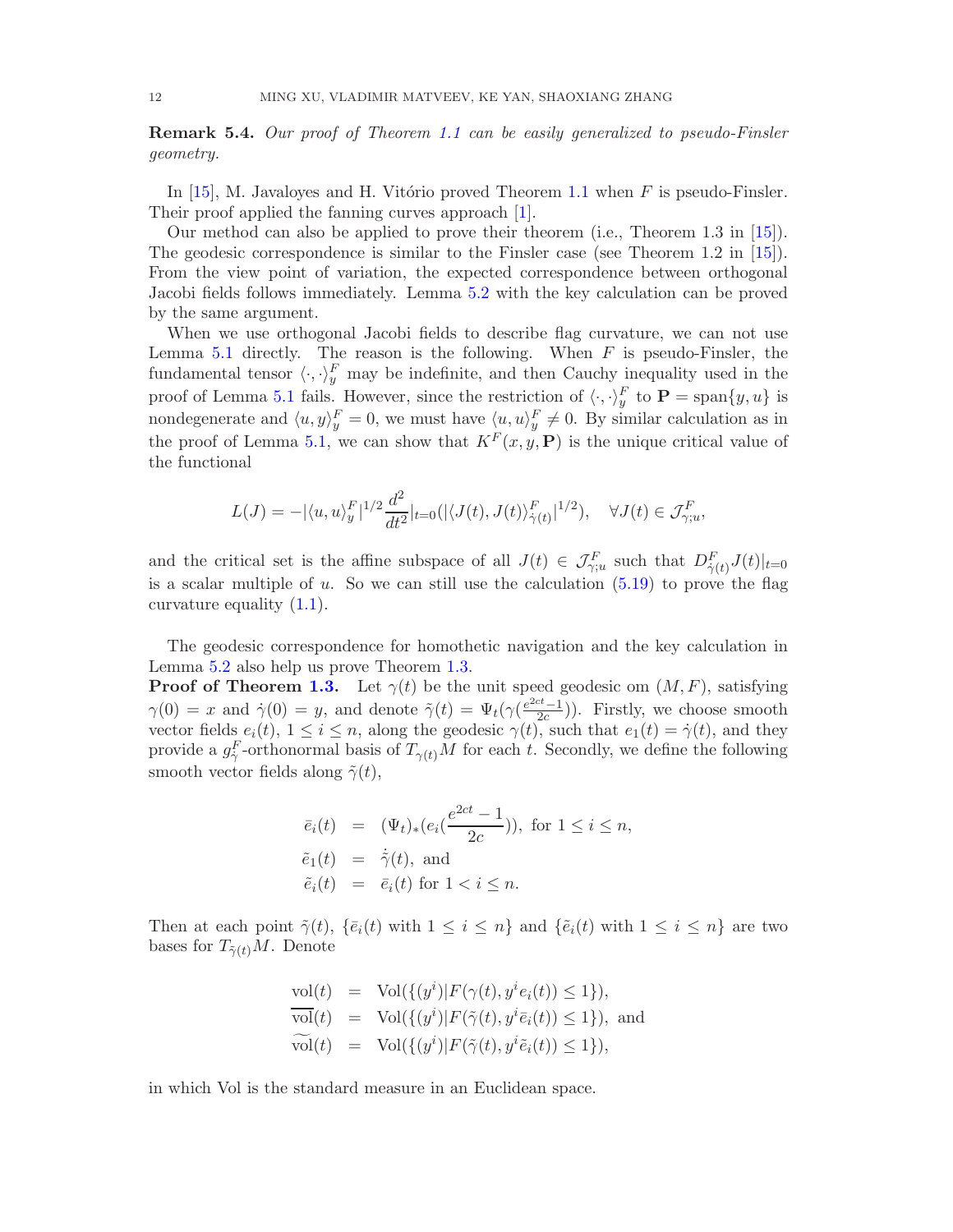<span id="page-12-3"></span>Using this setup, the distortions  $\tau^F(\gamma(t), \dot{\gamma}(t))$  and  $\tau^{\tilde{F}}(\tilde{\gamma}(t), \dot{\tilde{\gamma}}(t))$ , for the metric F and  $\tilde{F}$  respectively, can be presented as

<span id="page-12-1"></span>
$$
\tau^F(\gamma(t), \dot{\gamma}(t)) = \ln \sqrt{\det(\langle e_i(t), e_j(t) \rangle_{\dot{\gamma}(t)}^F)} - \ln \text{vol}(t) + C_0, \text{ and } (5.21)
$$

$$
\tau^{\tilde{F}}(\tilde{\gamma}(t), \dot{\tilde{\gamma}}(t)) = \ln \sqrt{\det(\langle \tilde{e}_i(t), \tilde{e}_j(t) \rangle_{\dot{\tilde{\gamma}}(t)}^{\tilde{F}})} + \ln \widetilde{\mathrm{vol}}(t) + C_0,
$$
\n(5.22)

in which  $C_0$  is some universal constant depending on n.

By Lemma [5.2,](#page-9-0)

$$
\det(\langle \tilde{e}_i(t), \tilde{e}_j(t) \rangle_{\dot{\tilde{\gamma}}(t)}) = C \cdot e^{-2c(n-1)t} \det(\langle e_i(\frac{e^{2ct} - 1}{2c}), e_j(\frac{e^{2ct} - 1}{2c}) \rangle_{\dot{\tilde{\gamma}}(t)}^F), \qquad (5.23)
$$

in which  $C = 1/(1 + c_0)^{n-1}$  is some positive constant. By [\(5.14\)](#page-9-4), [\(5.15\)](#page-9-3), the homothetic property of V and multi-variable calculus,

<span id="page-12-2"></span>
$$
\widetilde{\text{vol}}(t) = \frac{\overline{\text{vol}}(t)}{1 + \langle V(\Psi_t(\gamma(\frac{e^{2ct}-1}{2c}))), \bar{e}_1(t) \rangle_{\bar{e}_1(t)}^F} = C'e^{2ct} \overline{\text{vol}}(t)
$$
\n
$$
= C'e^{2ct} \cdot e^{2c(n-1)t} \text{vol}(\frac{e^{2ct}-1}{2c}) = C'e^{2cnt} \text{vol}(\frac{e^{2ct}-1}{2c}), \qquad (5.24)
$$

in which  $C'$  is some positive constant.

Summarizing  $(5.21)-(5.24)$  $(5.21)-(5.24)$ , we get

$$
\tau^{\tilde{F}}(\tilde{\gamma}(t),\dot{\tilde{\gamma}}(t)) = \tau^{F}(\gamma(\frac{e^{2ct}-1}{2c}),\dot{\gamma}(\frac{e^{2ct}-1}{2c})) + c(n+1)t,
$$

so

$$
S^{\tilde{F}}(x,\tilde{y}) = \frac{d}{dt}\tau^{\tilde{F}}(\tilde{\gamma}(t), \dot{\tilde{\gamma}}(t))|_{t=0}
$$
  
=  $(\frac{e^{2ct} - 1}{2c})'|_{t=0} \cdot \frac{d}{ds}\tau^F(\gamma(s), \dot{\gamma}(s))|_{s=0} + (n+1)c$   
=  $S^F(x, y) + (n+1)c$ .

This ends the proof of Theorem [1.3](#page-1-1) when  $c \neq 0$ . The case  $c = 0$  can be proved similarly.  $\blacksquare$ 

## 6. Application to the study of locally symmetric property

In this section, we discuss an application of Theorem [1.1.](#page-0-1)

Recall that a Finsler metric  $F$  is called *locally symmetric* (*in curvature sense*) if for any unit speed geodesic  $\gamma(t)$ , we have  $D_{\dot{\gamma}(t)}^F R_{\dot{\gamma}(t)}^F \equiv 0$  [\[7\]](#page-17-14).

This is a weaker version for the notion of locally symmetric Finsler metric, compared to the one defined in metric sense, i.e., around each point  $x$ , we can find a local involutive isometry  $\rho_x$ , such that x is an isolated fixed point of  $\rho_x$ . Notice that locally symmetric Finsler metric in metric sense must be Berwaldian [\[18\]](#page-18-9), but there are many non-Berwaldian Finsler spheres with constant curvature, which are locally symmetric.

In [\[9\]](#page-17-7), the second author and P. Foulon proved that the locally symmetric property is preserved by Killing navigation. However, for non-Killing homothetic navigation, the following theorem indicates a very different phenomenon.

<span id="page-12-0"></span>**Theorem 6.1.** Let  $\tilde{F}$  be the metric defined by navigation from the datum  $(F, V)$ , in which V is a homothetic vector field on M satisfying  $F(x, -V(x)) < 1$  in an open subset U and its dilation  $c$  is nonzero. Then the following two statements are equivalent: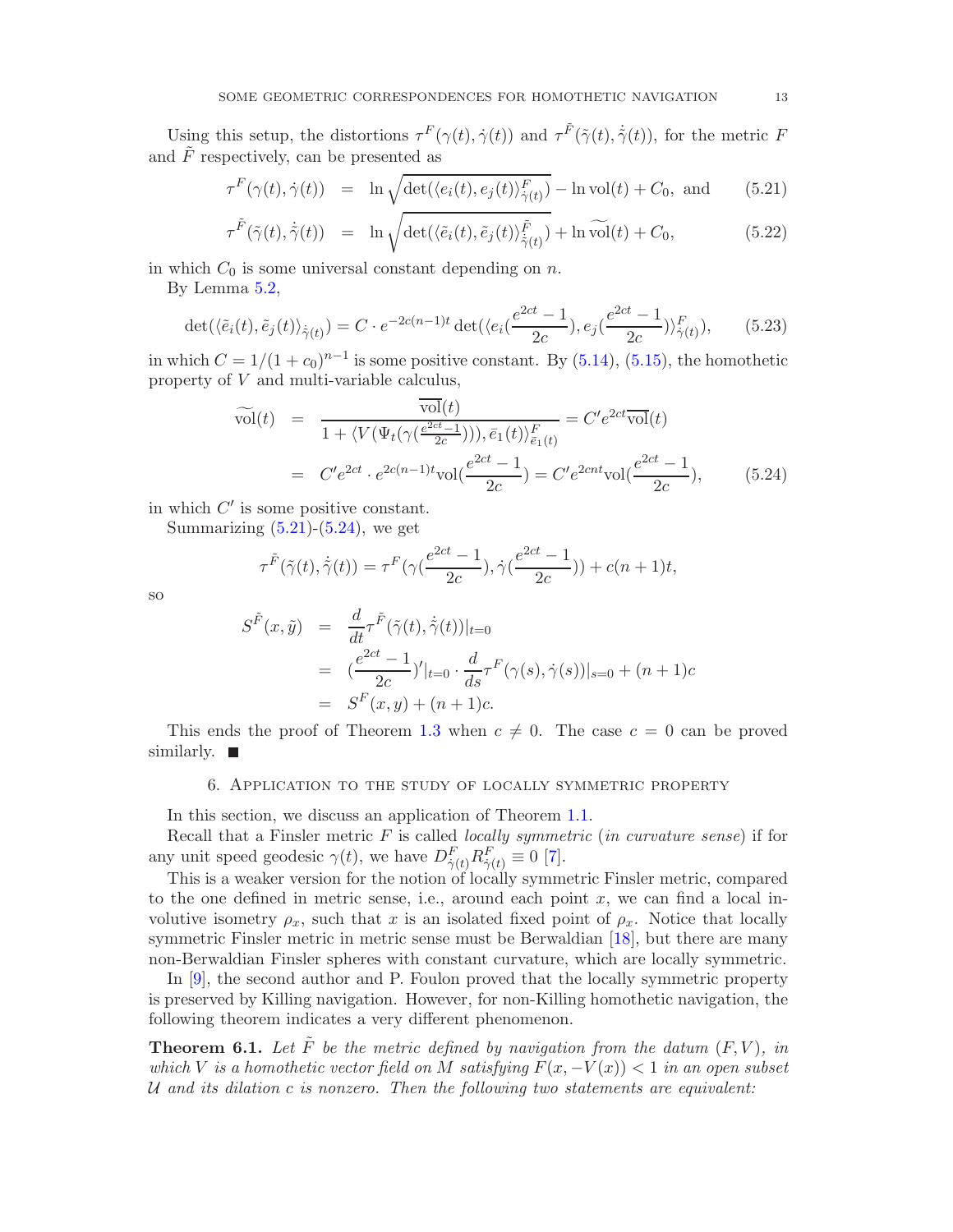- (1) The metric F has constant zero flag curvature in  $U$ .
- (2) Both F and  $\tilde{F}$  are locally symmetric in  $\mathcal{U}$ .

**Proof.** Firstly, we prove the statement from (1) to (2). By Theorem [1.1,](#page-0-1) the flag curvature of the metric  $\tilde{F}$  is constantly  $-c^2$  in  $\mathcal{U}$ . As Finsler metrics of constant flag curvature are locally symmetric, both F and  $\tilde{F}$  are locally symmetric in U, which proves the statement from  $(1)$  to  $(2)$ .

Nextly, we prove the statement from (2) to (1). For any  $x \in \mathcal{U}$  and F-unit vector  $y \in T_xM$ , we denote

$$
K_{\max}^F(x, y) = \max\{K^F(x, y, \mathbf{P}) | \forall \text{ tangent plane } \mathbf{P} \text{ with } y \in \mathbf{P}\},\text{ and}
$$
  

$$
K_{\min}^F(x, y) = \min\{K^F(x, y, \mathbf{P}) | \forall \text{ tangent plane } \mathbf{P} \text{ with } y \in \mathbf{P}\}.
$$

We claim  $K_{\max}^F(x, y) \equiv K_{\min}^F(x, y) \equiv 0.$ 

The proof for  $\lambda = K_{\text{max}}^F(x, y) = 0$  is as following. We choose a unit speed geodesic  $\gamma(t)$  in U for the metric F, such that  $\gamma(0) = x$  and  $\dot{\gamma}(0) = y$ . The locally symmetric property of F implies that  $K_{\text{max}}^F(\gamma(t), \dot{\gamma}(t))$  is a constant function of t, i.e.,  $K_{\max}^F(\gamma(t),\dot{\gamma}(t)) \equiv K_{\max}^F(\gamma(0),\dot{\gamma}(0)) = \lambda$ . By Theorem [4.1,](#page-6-0)  $\tilde{\gamma}(t) = \Psi_t(\gamma(\frac{e^{2ct}-1}{2c}))$  $\frac{c^{2}-1}{2c})$ ) is a unit speed geodesic for the metric  $\tilde{F}$ , in which  $\Psi_t$ 's are the local homothetic translations generated by V. Denote  $\bar{y}(t) = (\Psi_t)_*(\frac{d}{dt}\gamma(\frac{e^{2ct}-1}{2c})$  $\frac{2c-1}{2c}$ ), then the homothetic property implies

$$
K_{\text{max}}^F(\tilde{\gamma}(t), \bar{y}(t)) = e^{4ct} K_{\text{max}}^F(\gamma(t), \dot{\gamma}(t)) = \lambda e^{4ct}.
$$

Applying Theorem [1.1](#page-0-1) to all tangent planes **P** and  $\tilde{P}$ , containing  $\bar{y}(t)$  and  $\dot{\gamma}(t)$  respectively, we get

$$
K_{\text{max}}^{\tilde{F}}(\tilde{\gamma}(t), \dot{\tilde{\gamma}}(t)) = K_{\text{max}}^{F}(\tilde{\gamma}(t), \bar{y}(t)) - c^2 = \lambda e^{4ct} - c^2.
$$
 (6.25)

By the locally symmetric property of  $\tilde{F}$ ,  $K_{\text{max}}^{\tilde{F}}(\tilde{\gamma}(t), \dot{\tilde{\gamma}}(t))$  is a constant function of t. Since  $c \neq 0$ , we must have  $K_{\max}^F(x, y) = \lambda = 0$  for any  $x \in M$  and F-unit vector  $y \in T_xM$ .

Similarly, we can prove  $K_{\min}^F(x, y) = 0$  for any  $x \in M$  and F-unit vector  $y \in T_xM$ . Then it is obvious to see  $K^F \equiv 0$ , and  $K^{\tilde{F}} \equiv -c^2$  by Theorem [1.1.](#page-0-1) To summarize, this argument proves the statement from (2) to (1).  $\blacksquare$ 

## 7. Homothetic navigation for isoparametric function

In this section, we keep all assumptions and the notations for the Finsler manifold  $(M, F)$  and the homothetic navigation as in Section [4.](#page-5-1) Further more, we consider some locally defined isoparametric functions in some open subset  $U$  of M where  $F(x, -V(x)) < 1$  is satisfied.

Let f be a regular function in  $U$ . The notion of *isoparametric* property for f is defined by the following conditions [\[12\]](#page-17-10):

- (1) The F-length function  $F(\nabla^F f)$  for gradient vector field  $\nabla^F f$  only depends on the values of  $f$ , i.e.,  $f$  is transnormal.
- (2) The Laplacian  $\Delta^F f$  only depends on the values of f.

Here  $\nabla^F$  is the *gradient operator* for the metric F, defined by  $\langle \nabla^F f, W \rangle^F_{\nabla^F f} = df(W)$ for any vector field W. The regularity of  $f(x)$  implies  $\nabla^F f(x)$  is well defined and  $F(\cdot, \nabla^F f)$  is a positive smooth function in  $\mathcal{U}$ .

<span id="page-13-0"></span>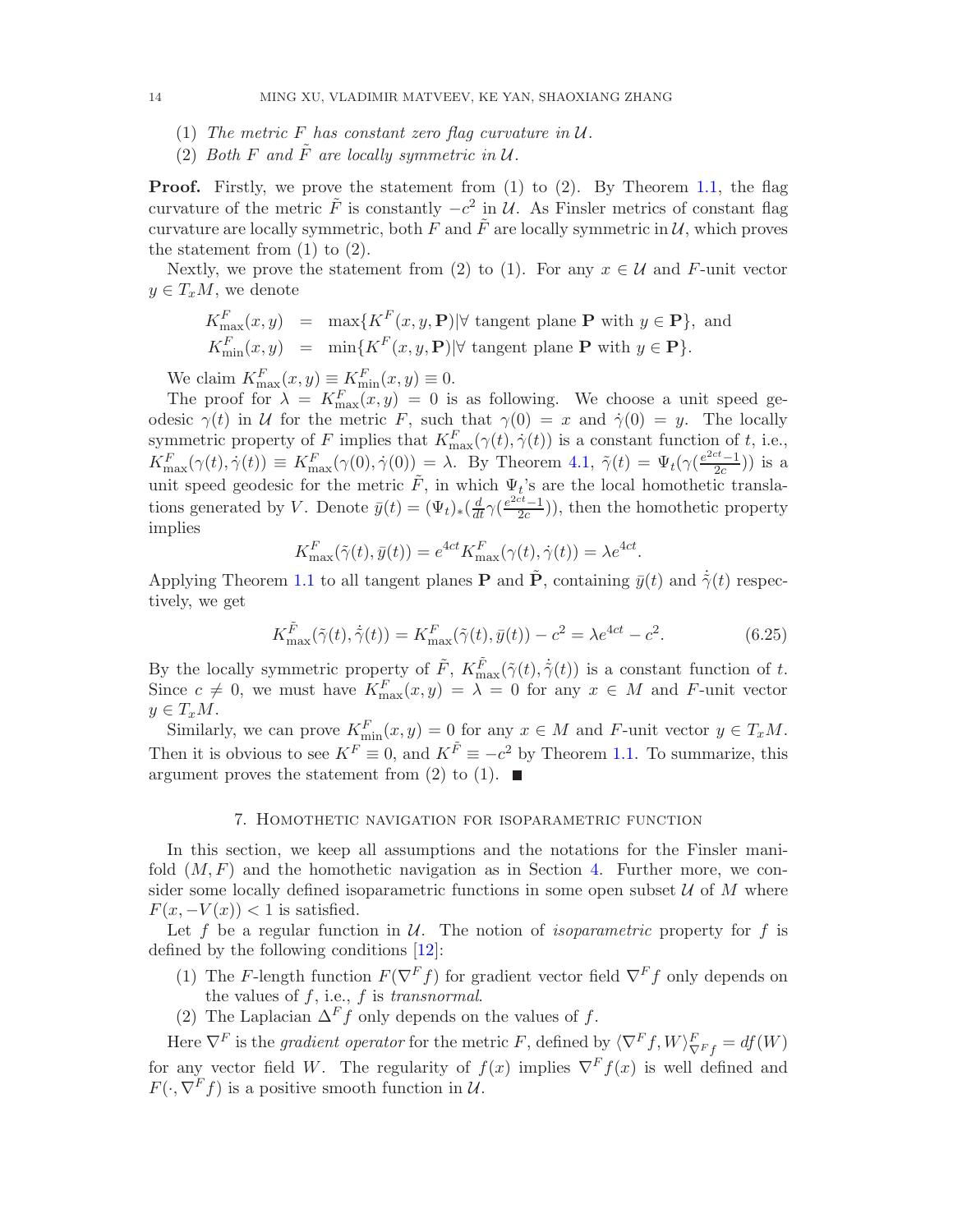<span id="page-14-2"></span>Denote div<sub>du</sub> the divergence operator with respect to the smooth volume form  $d\mu$ , i.e.,  $\text{div}_{d\mu}W \cdot d\mu = \mathcal{L}_W d\mu$ , in which W is any smooth vector field, and  $\mathcal{L}$  is the Lie derivative. Then the *(nonlinear)* Laplacian  $\Delta^F f$  can be presented as  $\Delta^F f = \text{div}_{\mu_{\text{BH}}^F} \nabla^F f$ .

We can always replace an isoparametric or transnormal function f by  $\varphi \circ f$  for some suitable real smooth function  $\varphi$ , such that

<span id="page-14-0"></span>
$$
F(\nabla^F f) \equiv 1, \text{ and } f(x_0) = 0 \text{ for some fixed } x_0 \in \mathcal{U}.
$$
 (7.26)

Notice that the isoparametric and transnormal properties are preserved, and the local foliation of the level sets is unchanged. So we only need to consider f satisfying  $(7.26)$ , which is simply called *normalized around*  $x_0$ .

Now we consider the navigation with the datum  $(F, V)$ , in which V is a homothetic vector field with dilation  $c \neq 0$ . We study its effect on the foliation  $M_t = f^{-1}(t)$  locally defined by a normalized transnormal function  $f(x)$  around each fixed  $x_0 \in M_0$ . We assume  $F(x_0, -V(x_0)) < 1$ , so that  $\tilde{F}$  is well defined around  $x_0$ . By Lemma 4.1 in [\[23\]](#page-18-8), the integration curves of  $\nabla^F f$  are unit speed geodesics on  $(M, F)$ .

We define a smooth map  $\Psi$  locally around  $x_0$ , such that  $\Psi|_{M_{\frac{e^{2ct-1}}{2c}}} = \Psi_t$  for each value of t.

### <span id="page-14-1"></span>**Lemma 7.1.**  $\Psi$  is an orientation preserving local diffeomorphism around  $M_0$ .

**Proof.** It is obvious that  $\Psi$  fixes each point of  $M_0$ . We only need to prove that for any  $x \in M_0$ , the tangent map  $\Psi_* : T_xM \to T_xM$  is an orientation preserving linear isomorphism. Then Lemma [7.1](#page-14-1) is obvious by this observation.

The tangent map  $\Psi_*$  maps  $T_xM_0$  identically to itself. Let  $\gamma(t)$  be the unit speed geodesic for the metric F, such that  $\dot{\gamma}(t) = \nabla^F f(\gamma(t))$  and  $\gamma(0) = x$ . Theorem [4.1](#page-6-0) indicates that  $\tilde{\gamma}(t) = \Psi(\gamma(t))$  is a unit speed geodesic for the metric  $\tilde{F}$  with  $\dot{\tilde{\gamma}}(0) =$  $\Psi_*(\nabla^F f(x)) = \nabla^F f(x) + V(x)$ . Since we have assumed  $F(x, -V(x)) < 1$ , the strong convexity of F implies  $\langle \nabla^F f(x) + V(x), \nabla^F f(x) \rangle_{\nabla^F f(x)}^F > 0$ . So  $\Psi_* : T_xM \to T_xM$  is an orientation preserving linear isomorphism for each  $x \in M_0$ .

By Lemma [7.1,](#page-14-1) we can define the smooth function f locally around  $x_0$ , with the level sets

$$
\tilde{f}^{-1}(t) = \widetilde{M}_t = \Psi(M_{\frac{e^{2ct}-1}{2c}}) = \Psi_t(M_{\frac{e^{2ct}-1}{2c}}).
$$

Let  $\gamma(t)$  be any integration curve of  $\nabla^F f$  with  $\gamma(0) \in M_0$  sufficiently close to  $x_0$  and t sufficiently close to zero. Denote the points  $x = \gamma \left( \frac{e^{2ct}-1}{2c} \right)$  $\left(\frac{x}{2c}\right) \in M_{\frac{e^{2ct}-1}{2c}}$  and  $\tilde{x} = \Psi(x) \in$ 

 $\widetilde{M}_t$ . Notice that  $\widetilde{f}(\tilde{x}) = t$  and  $f(x) = \frac{e^{2ct}-1}{2c}$  $\frac{z-1}{2c}$ . Theorem [4.1](#page-6-0) provides a unit speed geodesic

$$
\tilde{\gamma}(t)=\Psi(\gamma(\frac{e^{2ct}-1}{2c}))=\Psi_t(\gamma(\frac{e^{2ct-1}}{2c}))
$$

for the metric  $\tilde{F}$ , so

$$
\dot{\tilde{\gamma}}(t) = \Psi_*(\frac{d}{dt}\gamma(\frac{e^{2ct} - 1}{2c})) = \Psi_*(e^{2ct}\dot{\gamma}(\frac{e^{2ct} - 1}{2c})) = \Psi_*((2cf(x) + 1)\nabla^F f(x))
$$

is a  $\tilde{F}$ -unit vector which is  $g_{\tilde{z},i}^{\tilde{F}}$  $\frac{F}{\dot{\gamma}(t)}$ -orthogonal to  $T_{\tilde{x}}M_t$ . This implies

$$
\nabla^{\tilde{F}} \tilde{f}(\tilde{x}) = \dot{\tilde{\gamma}}(t) = \Psi_*((2cf(x) + 1)\nabla^F f(x)).
$$

To summarize, we have the following lemma.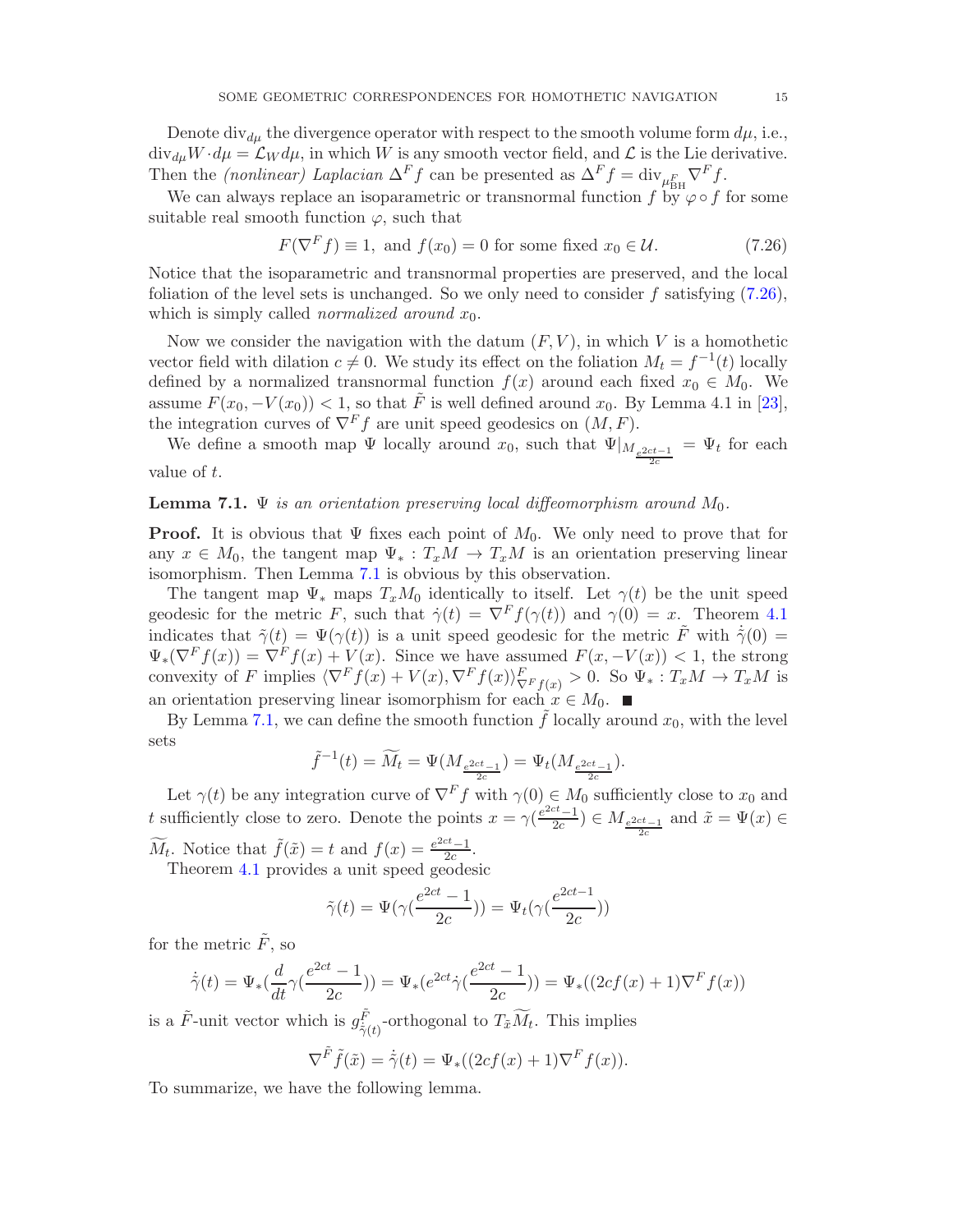<span id="page-15-2"></span>**Lemma 7.2.** If f is a normalized transnormal function around  $x_0$  for the metric F, then  $\tilde{f}$  is a normalized transnormal function around  $x_0$  for the metric  $\tilde{F}$ , and  $\nabla^{\tilde{F}}\tilde{f}$  =  $\Psi_*((2cf+1)\nabla^F f).$ 

Comparing  $d\mu_{\text{BH}}^F(x)$  and  $d\mu_{\text{BH}}^{\tilde{F}}(\tilde{x})$ , we get

<span id="page-15-1"></span>**Lemma 7.3.**  $\Psi^*(d\mu_{\text{BH}}^{\tilde{F}}(x)) = (1 + c_0(x))(2cf(x) + 1)^{-n-1}d\mu_{\text{BH}}^F(x)$ , in which  $c_0(\cdot)$  is a smooth function around  $x_0$  which is constant along each integration curve of  $\nabla^F f$ .

**Proof.** Firstly, we have  $d\mu_{\text{BH}}^{\tilde{F}} = d\mu_{\text{BH}}^F$  by Lemma [3.4,](#page-5-2) so we only need to concern the metric  $F$  in the following discussion.

We fix any value of t and consider the tangent map  $(\Phi_t)_*$  for  $\Phi_t = \Psi_{-t} \circ \Psi$  at  $x = \gamma \left( \frac{e^{2ct} - 1}{2c} \right)$  $\frac{z^{c}-1}{2c}$ ). The restriction of  $(\Phi_t)_*$  to  $T_xM_{\frac{e^{2ct}-1}{2}}$  is the identity map, and  $(\Phi_t)_*$ maps  $\nabla^F f(x) = \dot{\gamma} \left( \frac{e^{2ct} - 1}{2c} \right)$  to  $\dot{\gamma} \left( \frac{e^{2ct} - 1}{2c} \right) + e^{-2ct} V(x)$ .  $\frac{c^{t}-1}{2c}$ ) to  $\dot{\gamma}(\frac{e^{2ct}-1}{2c})$  $\frac{ct_{-1}}{2c}$  +  $e^{-2ct}V(x)$ . So by Lemma [3.3,](#page-5-0)

$$
\Phi_t^*(d\mu_{\text{BH}}^F(x)) = \det((\Phi_t)_*|_{T_xM}) \cdot d\mu_{\text{BH}}^F
$$
  
\n
$$
= \langle \dot{\gamma}(\frac{e^{2ct} - 1}{2c}) + e^{-2ct}V(x), \dot{\gamma}(\frac{e^{2ct} - 1}{2c}) \rangle_{\dot{\gamma}(\frac{e^{2ct} - 1}{2c})}^F \cdot d\mu_{\text{BH}}^F(x)
$$
  
\n
$$
= (1 + e^{-2ct}\langle V(x), \dot{\gamma}(\frac{e^{2ct} - 1}{2c}) \rangle_{\dot{\gamma}(\frac{e^{2ct} - 1}{2c})}^F) \cdot d\mu_{\text{BH}}^F(x)
$$
  
\n
$$
= (1 + e^{-2ct}(c_0 - 2c \cdot \frac{e^{2ct} - 1}{2c})) \cdot d\mu_{\text{BH}}^F(x)
$$
  
\n
$$
= e^{-2ct}(1 + c_0) \cdot d\mu_{\text{BH}}^F,
$$

Here  $\det((\Phi_t)_*|_{T_xM})$  is the determinant of the matrix for  $(\Phi_t)_*|_{T_xM}$  with respect to any  $g^{F}_{\cdot}$  $\frac{F}{\dot{\gamma}(\frac{e^{2ct}-1}{2c})}$ -orthonormal basis  $\{e_1 = \dot{\gamma}(\frac{e^{2ct}-1}{2c})\}$  $\left\{ \frac{c}{2c}, \ldots, e_n \right\}$ . The constant  $c_0$  is provided by Lemma [3.1](#page-4-1) which depends on the geodesic  $\gamma(t)$ . So locally around  $x_0$ , we can denote it as a smooth function  $c_0(x)$ , which is constant along each integration curve of  $\nabla^F f$ .

By Lemma [3.2,](#page-5-3)  $\Psi_t^*(d\mu_{\text{BH}}^F(\tilde{x})) = e^{-2cnt}d\mu_{\text{BH}}^F(x)$ , in which  $\tilde{x} = \Psi(x)$ . So we have

$$
\Psi^*(d\mu_{\text{BH}}^F(\tilde{x})) = \Phi_t^* \Psi_t^*(d\mu_{\text{BH}}^F(\tilde{x})) = \Phi_t^*(e^{-2cnt}d\mu_{\text{BH}}^F(x))
$$
  
=  $e^{-2c(n+1)t}(1 + c_0(x)) \cdot d\mu_{\text{BH}}^F(x)$   
=  $(1 + c_0(x))(2cf(x) + 1)^{-n-1}d\mu_{\text{BH}}^F(x).$ 

This ends the proof of Lemma [7.3.](#page-15-1)  $\blacksquare$ 

Summarizing above discussion, we can prove the following key lemma.

<span id="page-15-0"></span>**Lemma 7.4.** Let f be a normalized transnormal function around  $x_0$ , then

$$
\Psi^* \Delta^{\tilde{F}} \tilde{f} = (2cf + 1)\Delta^F f - 2cn.
$$
\n(7.27)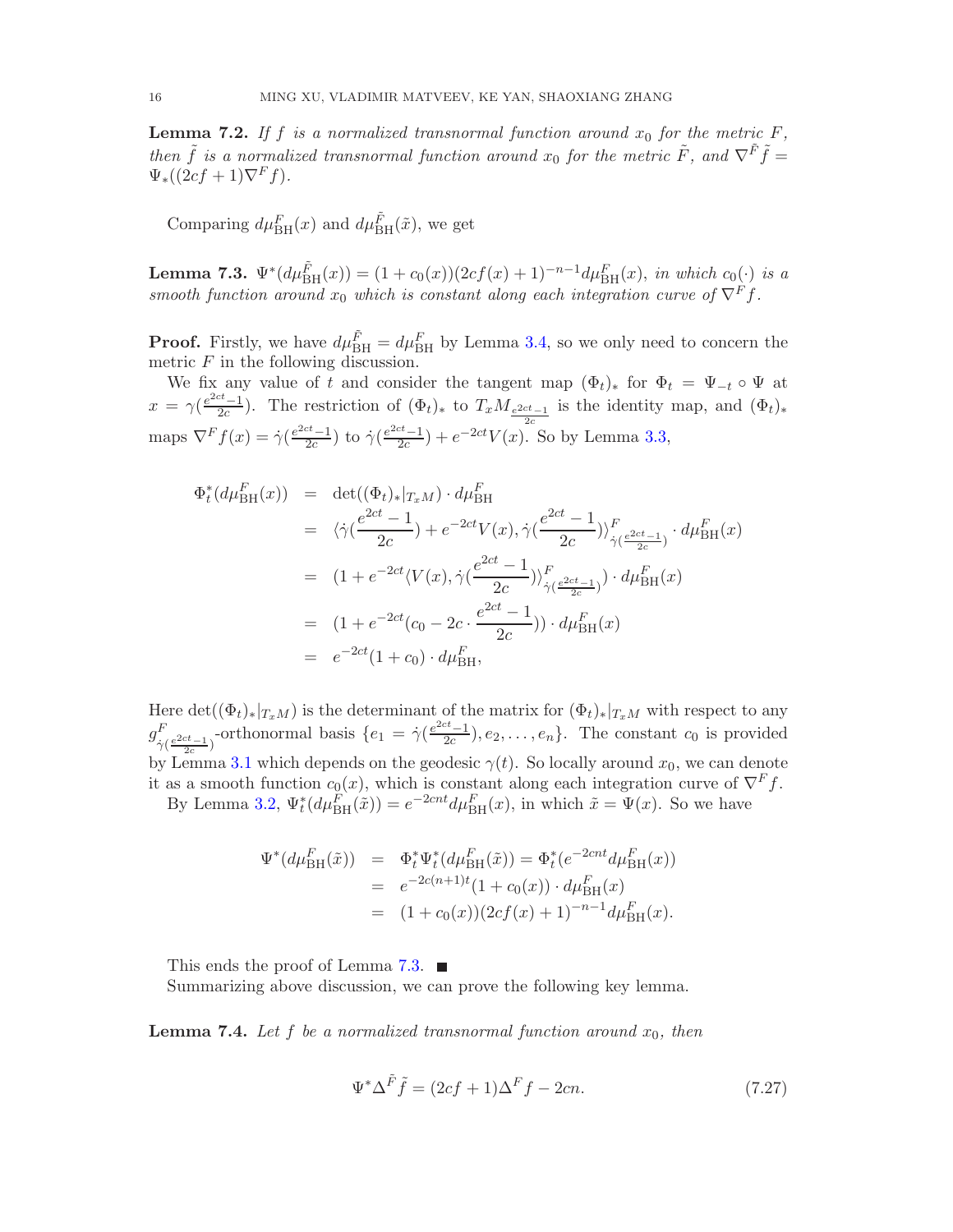Proof. By Lemma [3.4,](#page-5-2) Lemma [7.2](#page-15-2) and Lemma [7.3,](#page-15-1)

$$
\Psi^* \Delta^{\tilde{F}} \tilde{f} = \Psi^* \text{div}_{d\mu_{\text{BH}}^F} (\Psi_* ((2cf+1)\nabla^F f)) = \text{div}_{\Psi^* d\mu_{\text{BH}}^F} ((2cf+1)\nabla^F f)
$$
\n
$$
= \text{div}_{((1+c_0(x))(2cf+1)^{-n-1} d\mu_{\text{BH}}^F)} ((2cf+1)\nabla^F f)
$$
\n
$$
= \frac{\mathcal{L}_{((2cf+1)\nabla^F f)}((1+c_0(x))(2cf+1)^{-n-1} d\mu_{\text{BH}}^F)}{(1+c_0(x))(2cf+1)^{-n-1} d\mu_{\text{BH}}^F}
$$
\n
$$
= (\nabla^F f)(2cf+1) + (2cf+1) \cdot \frac{\mathcal{L}_{\nabla^F f}((1+c_0(x))(2cf+1)^{-n-1} d\mu_{\text{BH}}^F)}{(1+c_0(x))(2cf+1)^{-n-1}) d\mu_{\text{BH}}^F}
$$
\n
$$
= 2c + (2cf+1)\Delta^F f + (2cf+1)(\nabla^F f)(\ln(2cf+1)^{-n-1}) + \ln(1+c_0(x)))
$$
\n
$$
= (2cf+1)\Delta^F f - 2cn,
$$
\n(7.28)

in which  $c_0(x)$  does not appear in the last line because  $(\nabla^F f)(c_0(x)) \equiv 0$  by Lemma  $7.3.$   $\blacksquare$ 

Obviously, when f is isoparametric for  $(F, d\mu_{\text{BH}}^F)$ ,  $\Delta^F f$  is constant on each  $M_t$ . By Lemma [7.4,](#page-15-0)  $\Delta^{\tilde{F}} \tilde{f}$  is constant on each  $\widetilde{M}_t$ , i.e.,  $\tilde{f}$  is a normalized isoparametric function around  $x_0$  for  $(\tilde{F}, d\mu_{\text{BH}}^{\tilde{F}})$ .

To summarize, we have proved

<span id="page-16-1"></span>**Theorem 7.5.** Let  $\tilde{F}$  be the Finsler metric defined by navigation from the datum  $(F, V)$ in which V is a homothetic vector field with dilation  $c \neq 0$ . Assume  $x_0$  is a point where  $F(x_0, -V(x_0)) < 1$ . Then for any normalized isoparametric function f for  $(F, d\mu_{\rm BH}^F)$ around the point  $x_0$ , the function  $\tilde{f}$  defined by  $\tilde{f}^{-1}(t) = \Psi_t(f^{-1}(\frac{e^{2ct}-1}{2c}))$  $\frac{c^2-1}{2c})$ ) is a normalized isoparametric function for  $(\tilde{F}, d\mu_{\text{BH}}^{\tilde{F}})$  around  $x_0$ .

Nextly, we consider a normalized isoparametric function  $\tilde{f}$  for  $(\tilde{F}, d\mu_{\text{BH}}^{\tilde{F}})$  around  $x_0 \in M$ . We can construct a smooth function f locally around  $x_0$ , such that  $\tilde{f}^{-1}(t) =$  $\Psi_t(f^{-1}(\frac{e^{2ct}-1}{2c})$  $\frac{2c-1}{2c}$ ). By similar argument as for Lemma [7.2,](#page-15-2) we can prove f is a normalized transnormal function around  $x_0$ . Using Lemma [7.4](#page-15-0) again, it is easy to see that when  $\Delta^{\tilde{F}}\tilde{f}$  is constant on each level set of  $\tilde{f}, \Delta^F f$  is constant on each level set of f, i.e., f is a normalized isoparametric function for  $(F, d\mu_{\text{BH}}^F)$ . So Theorem [7.5](#page-16-1) can be strengthened as following.

<span id="page-16-0"></span>Theorem 7.6. Keep all assumptions and notation in Theorem [7.5.](#page-16-1) Then we have a one-to-one correspondence from  $f$  to  $\tilde{f}$  between normalized isoparametric functions around  $x_0$ , with respect to  $(F, d\mu_{\text{BH}}^F)$  and  $(\tilde{F}, d\mu_{BH}^{\tilde{F}})$  respectively.

Above argument also works in the case that  $V$  is a Killing vector field. In this case, we only need to modify  $\Psi$  such that  $\Psi|_{M_t} = \Psi_t$ , and make a few more minor changes accordingly. The correspondence between normalized isoparametric functions around  $x_0$  is then from f to  $\tilde{f} = (\Psi^{-1})^* f$ . To avoid iteration, we skip the details.

**Proof of Theorem [1.5.](#page-2-1)** For any isoparametric hypersurface N for either F or  $\tilde{F}$ , locally around  $x_0$  where  $F(x_0, -V(x_0)) < 1$ , we can find a normalized isoparametric function accordingly, such that  $N$  is the level set for the zero value. By Theorem [7.6](#page-16-0) and its Killing navigation version, N is also isoparametric for the other metric.  $\blacksquare$ 

Finally, we remark that Theorem [1.5](#page-2-1) helps us find abundant examples of nonhomogeneous isoparametric hypersurfaces in Finsler geometry.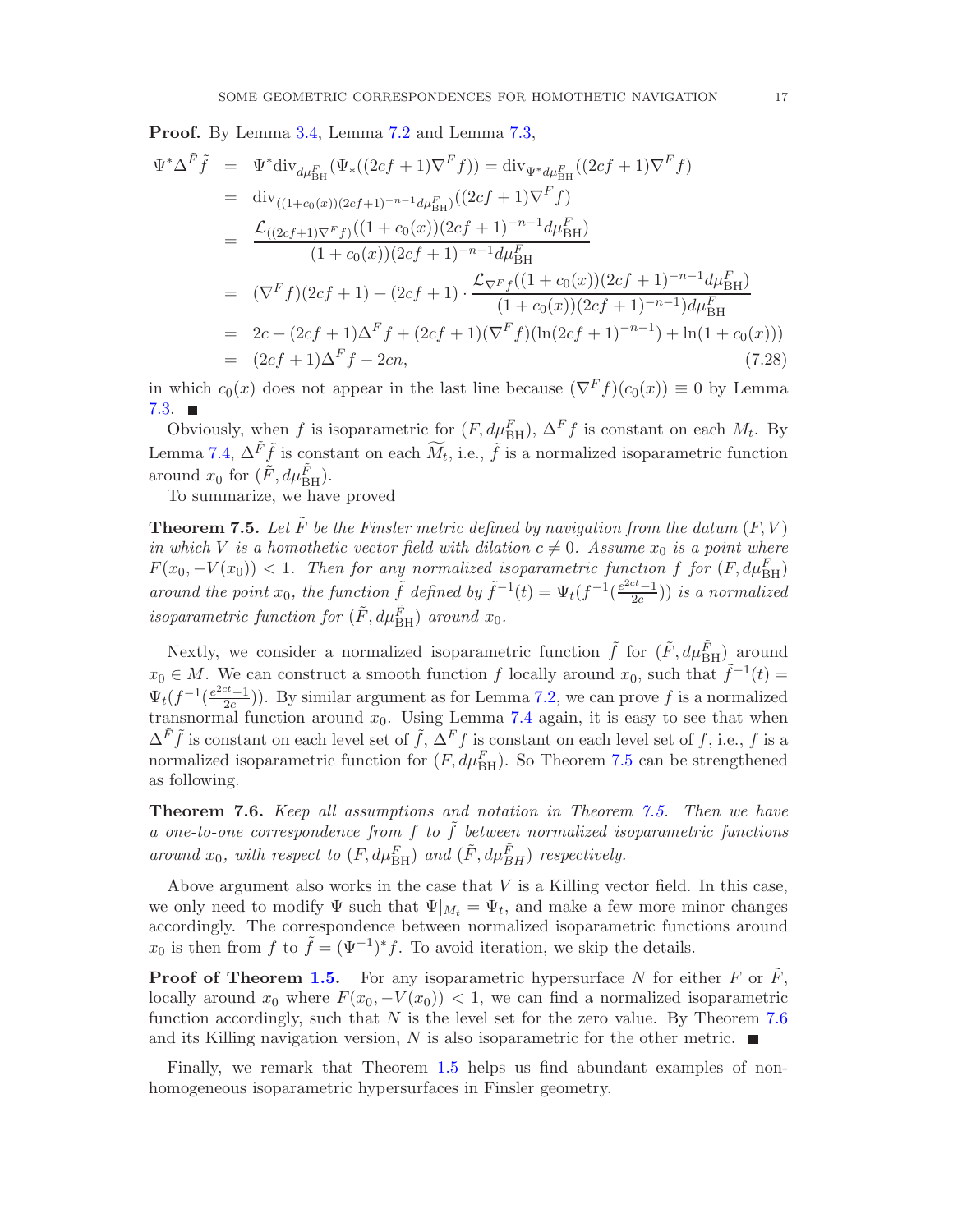<span id="page-17-15"></span>Let  $(M, F)$  be a Finsler manifold admitting the cohomogeneity one isometric action of a connected Lie group  $G$ , such that each  $G$ -orbit is closed in  $M$ . Then principal G-orbits are homogeneous isoparametric hypersurface for  $(F, d\mu_{\rm BH}^F)$  [\[23\]](#page-18-8). Denote  $\tilde{F}$ the metric defined by navigation from the datum  $(F, V)$  in which V is a Killing or homothetic vector field. Then the non-empty intersection between any principal Gorbit  $G \cdot x$  and  $\mathcal{U} = \{x \in M | F(x, -V(x)) < 1\}$  provides isoparametric hypersurfaces for  $(\tilde{F}, d\mu_{\text{BH}}^{\tilde{F}})$ . Generally speaking, the connected isometry group of  $(M, \tilde{F})$  is smaller than that of  $(M, F)$ . So very likely, many homogeneous isoparametric hypersurfaces for  $(F, d\mu_{\text{BH}}^F)$  lose their homogeneity after the navigation. See Theorem 5.4 in [\[23\]](#page-18-8) for the case that  $(M, \tilde{F})$  is a Randers sphere of constant flag curvature.

Acknowledgements. The first author is supported by National Natural Science Foundation of China (No. 11821101, No. 11771331), Beijing Natural Science Foundation (No. 00719210010001, No. 1182006), Research Cooperation Contract (No. Z180004), and Capacity Building for Sci-Tech Innovation – Fundamental Scientific Research Funds (No. KM201910028021). The second author is support by DFG (projects MA 2565/4 and MA 2565/6). He would also like to thank Capital Normal University in Beijing China for hospitality during the preparation of this paper. All the authors would like to thank Qun He sincerely for her precious suggestions.

### **REFERENCES**

- <span id="page-17-13"></span><span id="page-17-12"></span>[1] S. Ahdout, Fanning curves of Lagrangian manifolds and geodesic flows, Duke Math. J., 59 (1989), 537-552. [12](#page-11-1)
- [2] D. Bao, S.S. Chern and Z. Shen, An troduction to Riemann-Finsler Geometry, G.T.M 200, Springer, New York, 2000. [3,](#page-2-2) [4](#page-3-3)
- <span id="page-17-0"></span>[3] D. Bao and C. Robles, Ricci and flag curvatures in Finsler geometry, in A Sampler of Riemann-Finsler Geometry (edited by D. Bao, R. Bryant, S.S. Chern and Z. Shen), 197-204, Cambridge University Press, 2004. [1](#page-0-2)
- <span id="page-17-1"></span>[4] D. Bao, C. Robles and Z. Shen, Zermelo navigation on Riemannian manifolds, J. Differential Geom., 66 (2004), 391-449. [1,](#page-0-2) [2](#page-1-2)
- <span id="page-17-5"></span>[5] E. Cartan, Familles de surfaces isoparam´etriques dans les espaces `a courvaure constante, Ann. Mat. Pura Appl., 17 (4) (1938), 177-191. [2](#page-1-2)
- <span id="page-17-6"></span>[6] Q. Chi, Isoparametric hypersurfaces with four principal curvatures, IV, J. Differential Geom., to appear, arXiv:1605.00976v2. [2](#page-1-2)
- <span id="page-17-14"></span>[7] P. Foulon, Locally symmetric Finsler spaces in negative curvature, C. R. Acad. Sci., 324 (10) (1997), 1127-1132. [13](#page-12-3)
- <span id="page-17-2"></span>[8] P. Foulon, Ziller-Katok deformations of Finsler metrics, 2004 International Symposium on Finsler Geometry, Tianjin, P. R. China, (2004), 22-24. [1](#page-0-2)
- <span id="page-17-7"></span>[9] P. Foulon and V. Matveev, Zermelo deformation of Finsler metrics by Killing vector fields, American Institute of Mathematical Sciences, 25 (2018), 1-7. [2,](#page-1-2) [3,](#page-2-2) [6,](#page-5-4) [7,](#page-6-3) [11,](#page-10-5) [13](#page-12-3)
- <span id="page-17-3"></span>[10] Z. Hu and S. Deng, Homogeneous Randers spaces with isotropic S-curvature and positive flag curvature, Math. Z., 270 (3-4) (2012), 989-1009. [1](#page-0-2)
- <span id="page-17-4"></span>[11] Q. He, P. Dong and S. Yin, Isoparametric hypersurfaces in Randers space forms, preprint (2019), arXiv:1903.00330v1. [2,](#page-1-2) [3](#page-2-2)
- <span id="page-17-10"></span>[12] Q. He, S. Yin and Y. Shen, Isoparametric hypersurfaces in Minkowski spaces, Differential Geom. Appl., 47 (2016), 133-158. [3,](#page-2-2) [14](#page-13-0)
- <span id="page-17-11"></span>[13] Q. He, S. Yin, Y. Shen, Isoparametric hypersurfaces in Funk spaces, Sci. China Math., 60 (12) (2017), 2447-2464. [3](#page-2-2)
- <span id="page-17-8"></span>[14] L. Huang and X. Mo, On geodesics of Finsler metrics via navigation problem, Proc. Amer. Math. Soc., 139 (8), 3015-3024. [2,](#page-1-2) [6](#page-5-4)
- <span id="page-17-9"></span>[15] M. Javaloyes and H. Vitório, Some properties of Zermelo navigation in pseudo-Finsler metrics under an arbitrary wind, Houston J. Math., 44 (4) (2018), 1147-1179. [2,](#page-1-2) [12](#page-11-1)